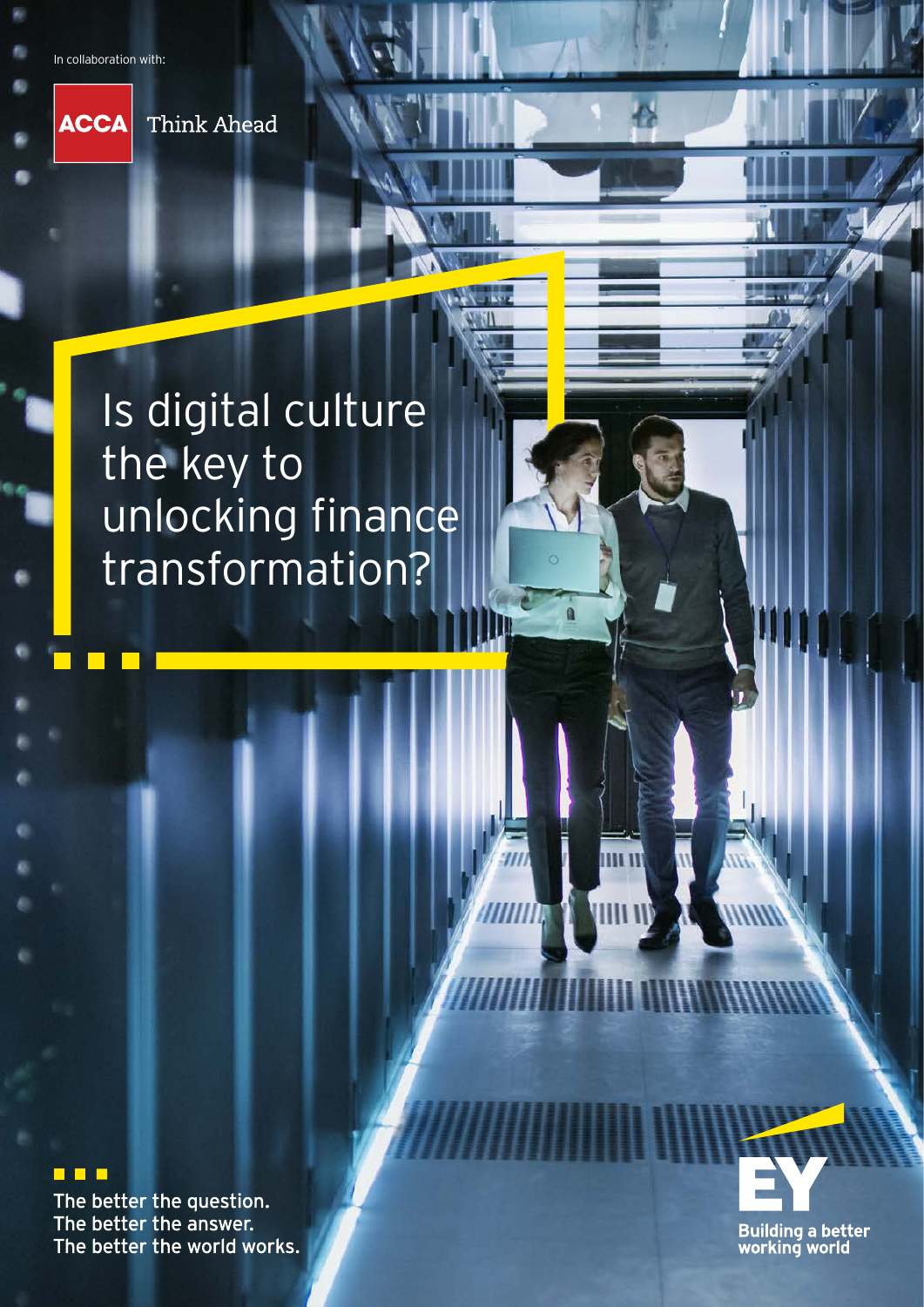#### About the research

More than 160 finance leaders of large organizations were surveyed from June to August 2020 for their views on building a digital culture as the key to unlock innovation and transformation within the organization, including the challenges and key initiatives taken to achieve this.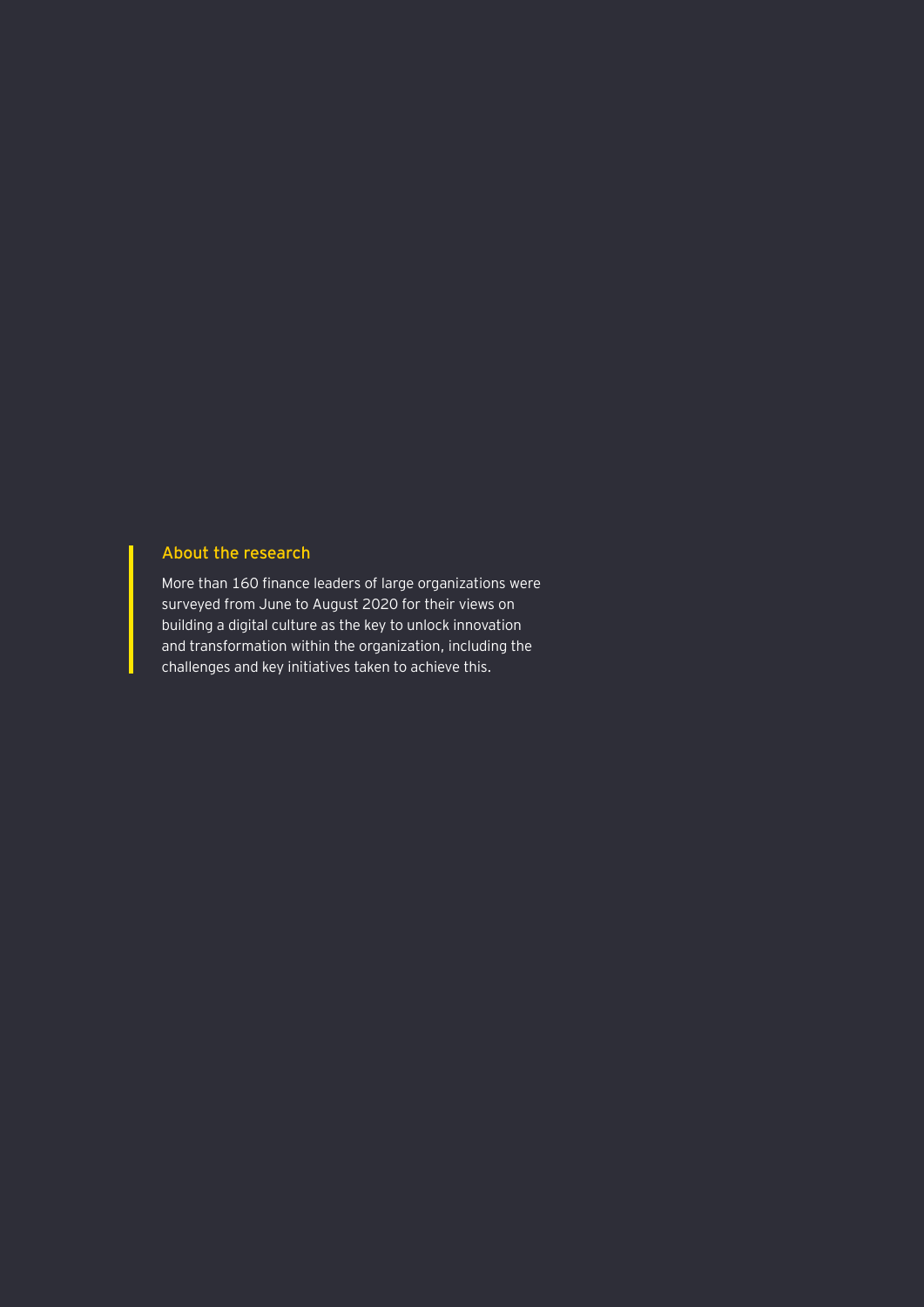# Foreword

In the *[EY sixth global corporate reporting survey](https://www.ey.com/en_sg/assurance/does-corporate-reporting-need-a-culture-shock)*, culture is an issue that has been brought up and discussed extensively. This reflects how finance leaders are increasingly recognizing the importance of culture within their finance function and how having the right culture not only protects the organization but brings greater value to it.

Resistance to change and cultural barriers entrenched in the organization are major impediments to innovation. With emerging digital technologies affording organizations the ability to innovate with speed and scale, organizations that do not have a strong digital culture risk losing the agility to capitalize on opportunities to transform and grow. The business truism "culture trumps strategy" gains renewed relevance in today's disrupted business environment. While the corporate strategy may address the immediate disruptions and the actions needed to drive growth, a strong digital culture must be present to enable finance leaders to materialize the value of digital transformation.

For any organization to be resilient and successful, it is important that the finance function is agile, intelligent and future-ready. Finance teams sit at the intersection of different functions across the organization. With the benefit of an end-to-end view of the business, they play a strategic and unique role in serving as a business partner. As such, having the right digital culture to drive the effective leverage of technology to enable the business becomes an important imperative.

As highlighted in the ACCA-EY report, *[Meaningful work for the digital professional:](https://www.accaglobal.com/gb/en/professional-insights/technology/Meaningful_Work_Digital_Professional.html)  [roadmap beyond the pandemic](https://www.accaglobal.com/gb/en/professional-insights/technology/Meaningful_Work_Digital_Professional.html)*, for digital transformation to be successful, it is important for finance teams to not only understand the technology development environment, but also culture and work behaviors. We believe that culture is a priority for business leaders and hence it will be valuable to conduct an in-depth study on how organizations can build a digital culture in the finance function to unlock innovation and drive transformation.

#### **Ronald Wong**

Singapore Financial Accounting Advisory Services Leader and Partner, Ernst & Young LLP

**James Lee** Chairman ACCA Smart Finance Sub-Committee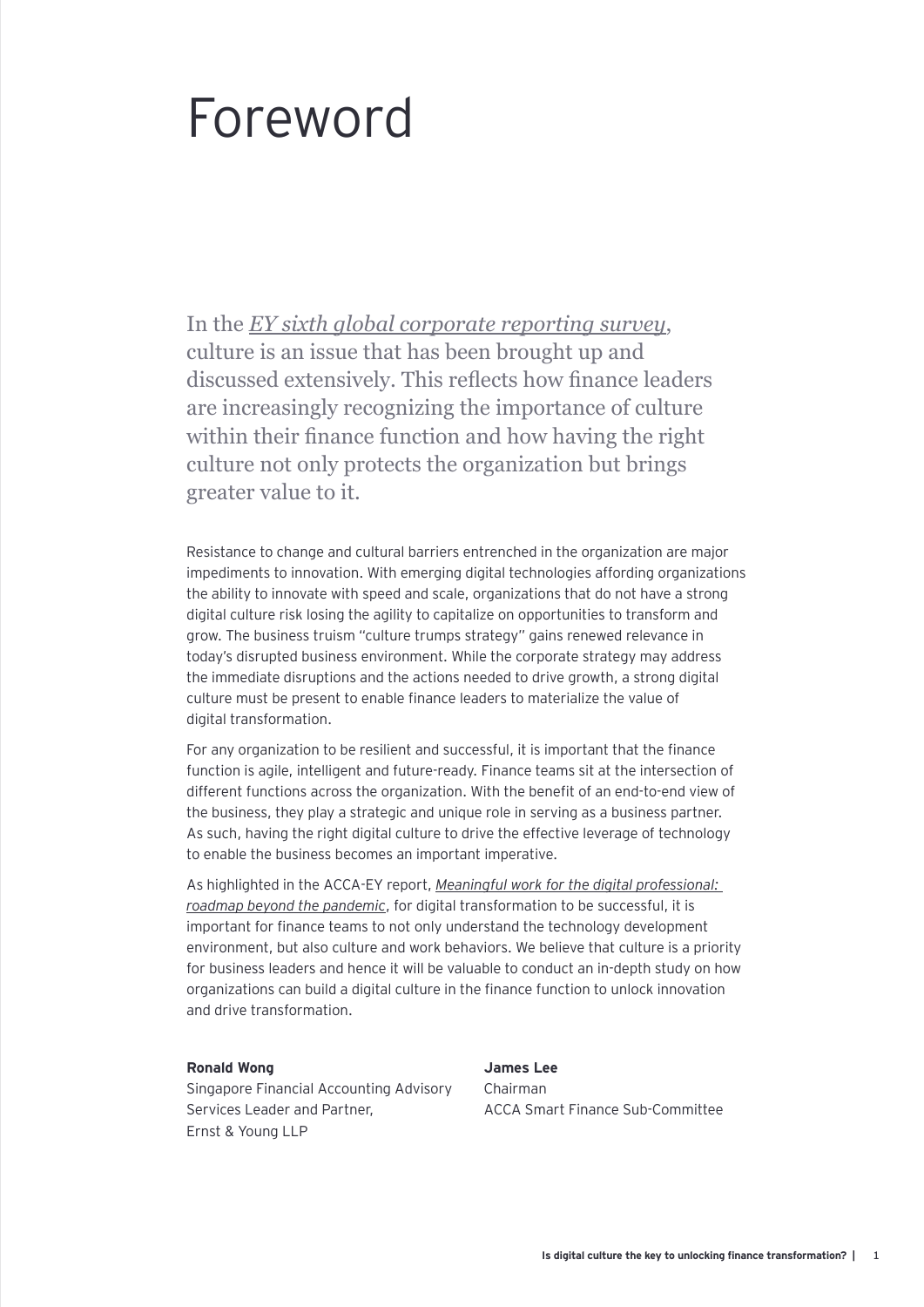# Contents Contents

| 1. Executive summary                               |     |
|----------------------------------------------------|-----|
| 2. Digital culture: a key driver of transformation |     |
| 3. Current state of digital culture                |     |
| 4. Building a strong digital finance function      | 15. |
| 5. The way forward                                 |     |

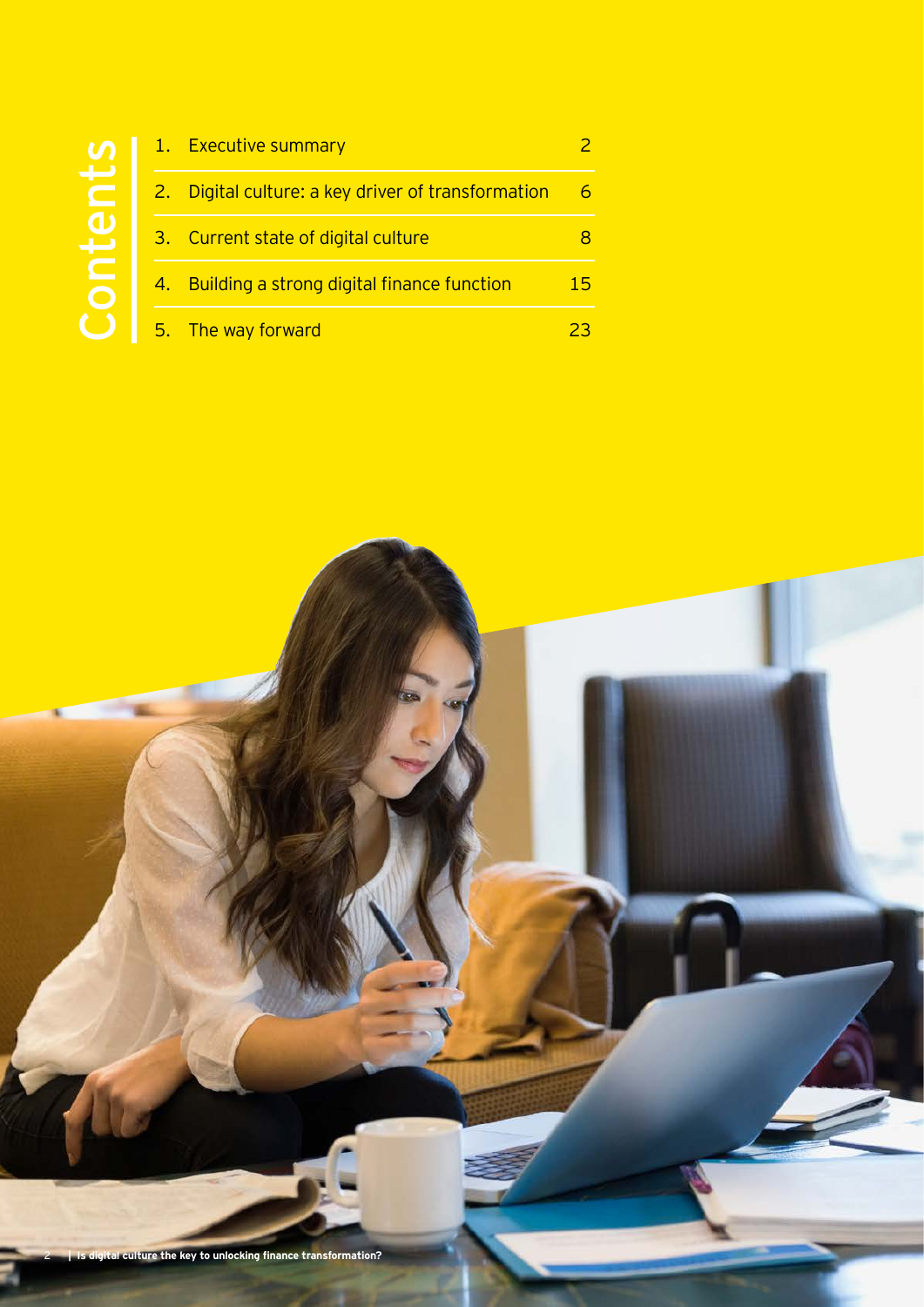# Executive summary

Digital transformation dominates business discussions from headlines to boardrooms. Finance leaders are constantly rethinking the role that technology plays and how each solution and tool interrelate to support the entire organization. Recognizing that digital transformation matters is an important first step but understanding how to successfully plan and execute it is critical.

Impactful digital transformation is never simply about adopting the latest and best in technology. A critical component is people. More than 90% of survey respondents view people as a crucial element in driving and transforming finance teams in terms of adopting digital technologies. This is where culture plays a part. Culture is how people, individually or as a group, work — how flexible and agile they are and how much autonomy they have. These are the elements of culture that define the ways in which employees go about their daily routine.

In a finance function, finance leaders are the curators of culture. They are responsible for nurturing a space where different elements can coexist and thrive together. In the digital age, this also means fostering conducive conditions that facilitate the use of technology at work. Modern workers have an abundance of technology at their fingertips, but availability of technology alone does not necessarily translate into benefits for the organization.

#### More than

 $\Omega_{\rm M}$ 

of survey respondents view people as a crucial element in driving and transforming finance teams in terms of adopting digital technologies.

To ensure that technology truly empowers people to find new and better ways of doing things to deliver greater value, every finance function needs a strong digital culture. A vast majority of the survey respondents agree that having a strong digital culture can greatly accelerate innovation and ensure a successful transformation.

Digital culture can be understood as the collective mindsets, attitudes and behavior of a group towards embracing digital technology advancement and how they respond to or influence one another when facing digital disruption.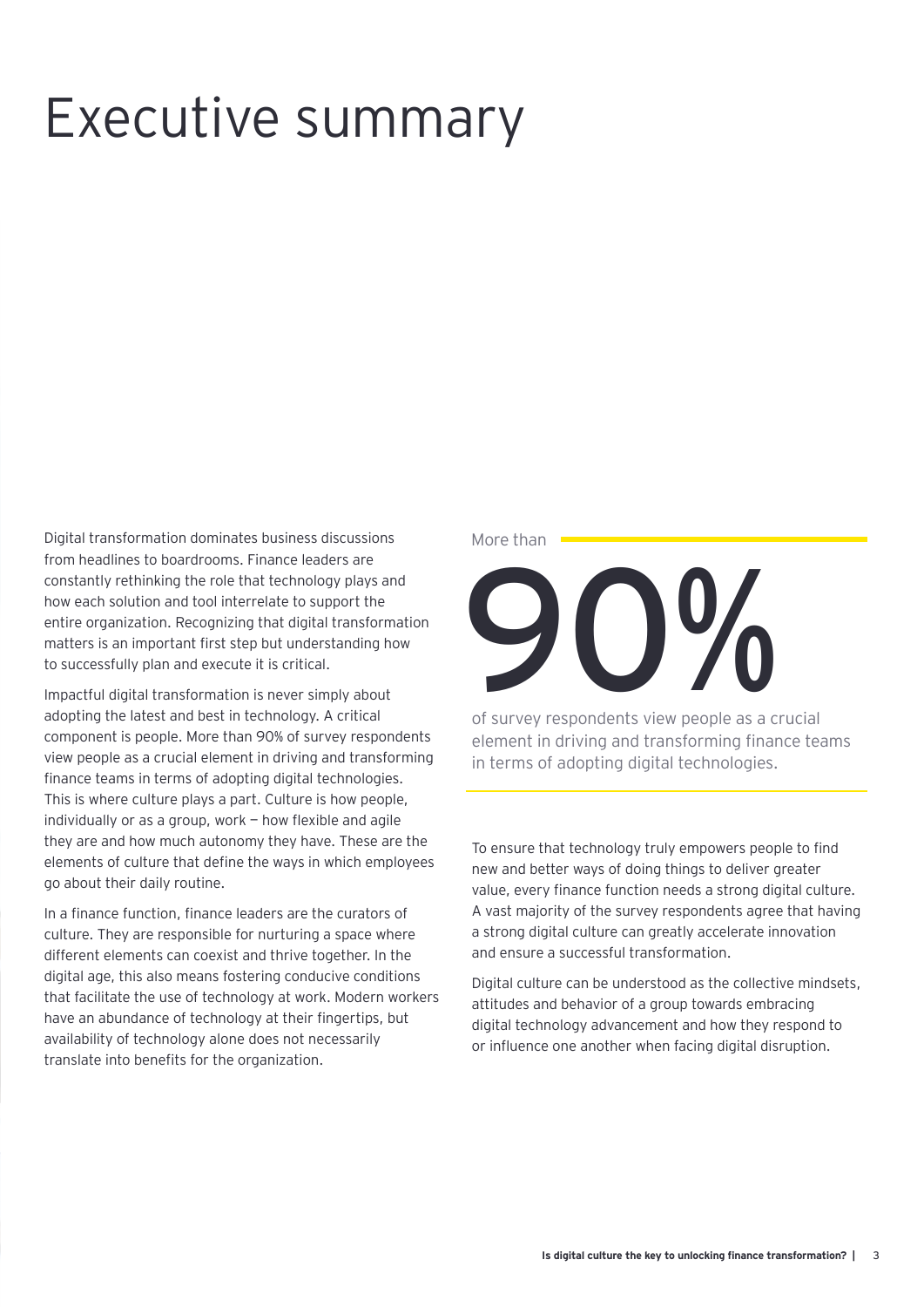Digital culture has four main elements, namely organizational structure; people; strategy, processes and policies; and technology. When all these elements are in place and working successfully in tandem, it actuates a strong digital culture.

Employees in finance functions with a strong digital culture feel productive because conducive conditions are in place to help them understand technologies and acquire the relevant skills to use solutions that enhance work effectiveness and efficiency. The right digital culture can also nurture employee engagement, leading to higher-quality work, more satisfied employees and generally better business outcomes.

Despite the importance of a digital culture in finance functions, more than half of the finance leaders surveyed recognize that there is still a considerable gap between the current and desired digital culture to drive digital innovation. As such, there is an opportunity for finance leaders to take a structured and balanced approach to bridge this gap and improve digital culture in their finance organization.

Finance leaders can enhance their digital culture by taking the following actions to drive the four elements of digital culture.



### Organizational structure

#### **Anchor the influence of the finance function**

- Expand the role of the function such that it goes beyond pure compliance and reporting of finance-related data
- Act as a catalyst to drive the application of digital technologies in business processes outside of core finance
- Position finance as as an invaluable business partner

#### **Simplify structure for agility**

Consider flattening the hierarchy within the finance function to facilitate more direct and faster feedback and suggestions

### People

#### **Design a future-fit operating model**

- Focus less on generating reports and information, and more on using the available data to help support decision-making
- Establish the right appropriate management approach and possibly rethink talent management strategy

#### **Challenge the current skill sets of the finance talent**

• Develop a finance-talent strategy (considering the required talent and skill sets) that complements digital transformation efforts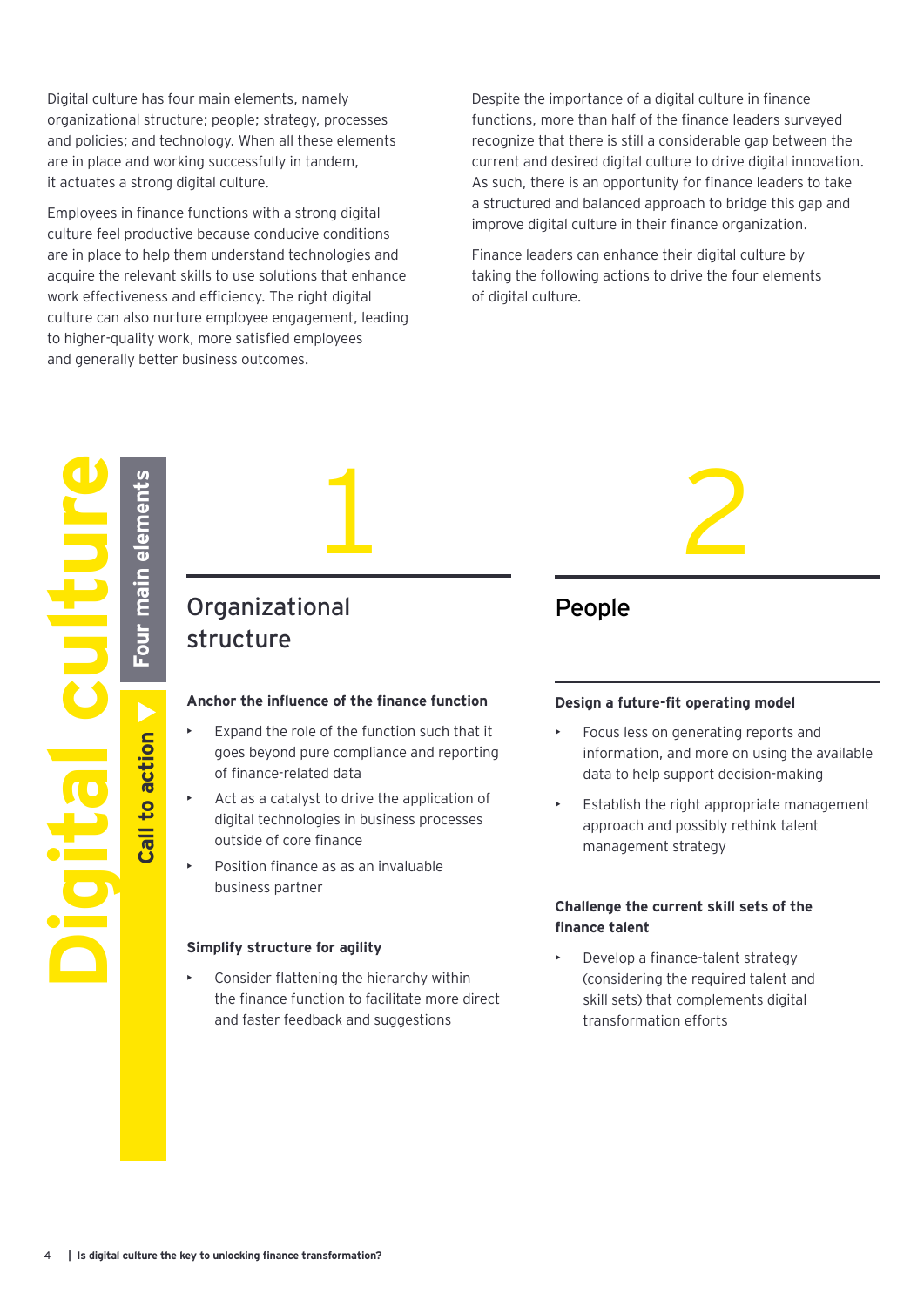

The right digital culture can also nurture employee CCS<br>The right digital culture can also nurture empengagement, leading to higher-quality work, more satisfied employees and generally better business outcomes.

#### Ronald Wong

Singapore Financial Accounting Advisory Services Leader and Partner Ernst & Young LLP



### Strategy, processes and policies

#### **Reengineer finance processes**

• Consider various levers such as process standardization and centralization to establish lean, effective and efficient finance processes

# 4

### **Technology**

#### **Develop greater understanding**

- Assess the organization's current digital maturity as well as its key priorities and enterprise-wide digital budget and investments
- Understand key emerging and disruptive technologies

#### **Challenge the norm**

• Challenge assumptions and encourage experimentation while also managing the risks inherent in each technological innovation

#### **Harness better data and analytics**

- Have a clear data strategy
- Enhance capacity to extract insights from data
- Establish a data governance framework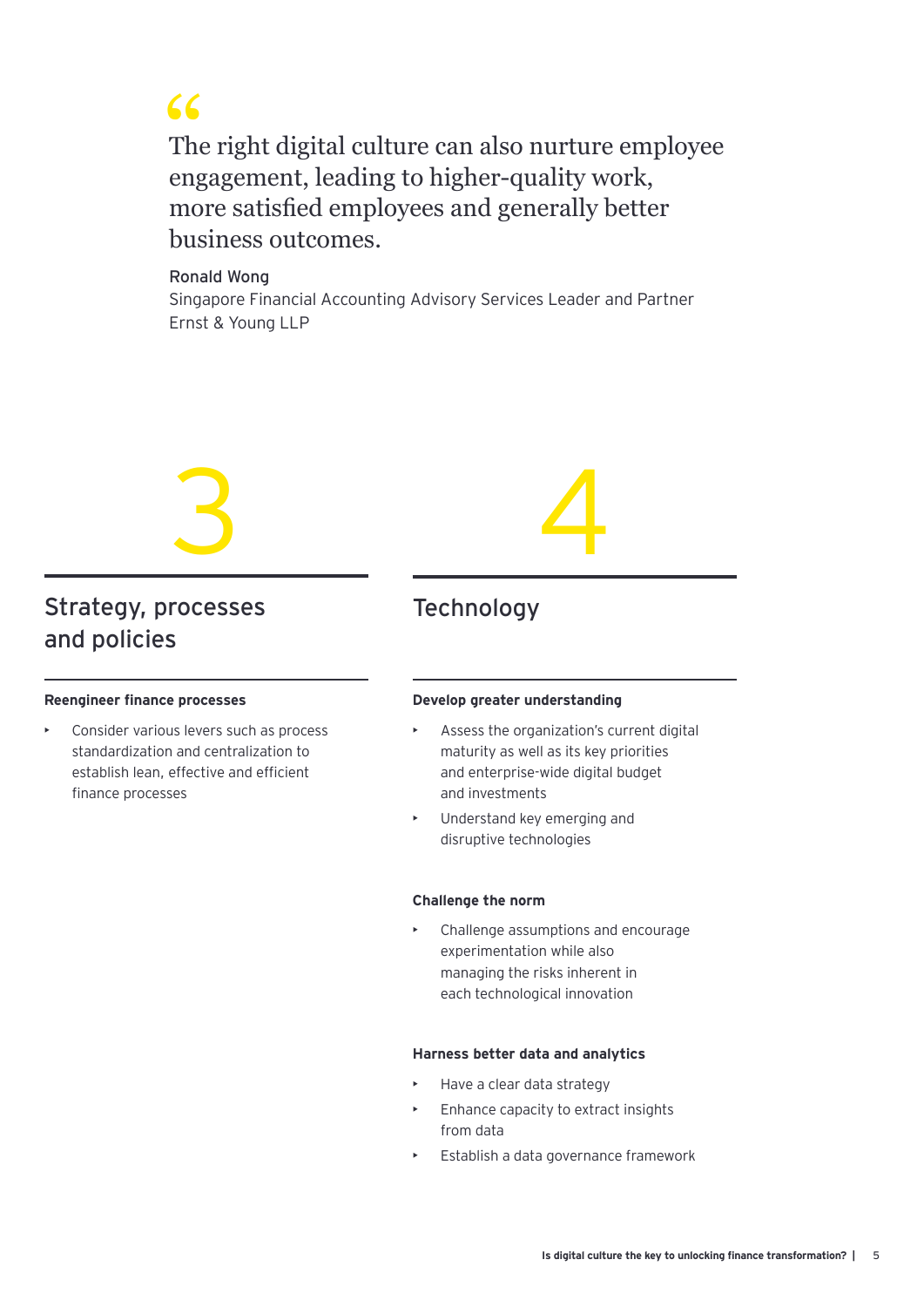#### Chapter 1

# Digital culture: a key driver of transformation

The pace of disruption in the business environment has accelerated over the last few years. Rapid technology advancement, among other factors, is driving disruption and digital transformation has become essential for businesses to grow and succeed.

The COVID-19 pandemic has further accelerated the need for digital transformation. Within a short period, the pandemic has changed the way finance functions operate, from leveraging technology to facilitate remote working to changing work habits to significantly automate manual processes.

New technologies bring new opportunities, yet not all finance digital transformations succeed. Many organizations do not fully recognize that digital success is not just about technology and that technology is merely an enabler. When it comes to adopting digital transformation, the organization's digital culture, which encompasses organizational structure; people; strategy, processes and policies; and technology, is the critical precursor to a successful digital transformation. About 78% of respondents agree that successful digital innovation should not focus solely on the technology deployed.

#### **Why a strong digital culture is important**

Culture is often viewed as the underlying beliefs, assumptions, values, norms, habits, symbols, and language that define and characterize a group (Kamath,  $2019$ )<sup>1</sup>. Digital culture can be understood as the collective mindsets, attitudes and behaviors of a group towards embracing digital technology and disruption.

Research conducted by Gartner found that over 70% of finance transformation initiatives fail to deliver the expected benefits (Gartner, 2019)<sup>2</sup>. A key factor is the leadership's inability to foster a culture that supports the organization's digital strategy and to align the digital strategy with the organization's strategy. Building and sustaining a culture is an enduring and continuous endeavor. It takes time to shift an existing value system in favor of a new or improved one, especially with an existing and long-serving workforce.

1 "What is digital culture and why it should matter to you," *Kamath,* S., May 2019, *Knolskape*,

https://www.knolskape.com/blog-what-is-digital-culture/, accessed 18 November 2020

2 *Hallmarks of winning finance transformations*, Gartner, 2019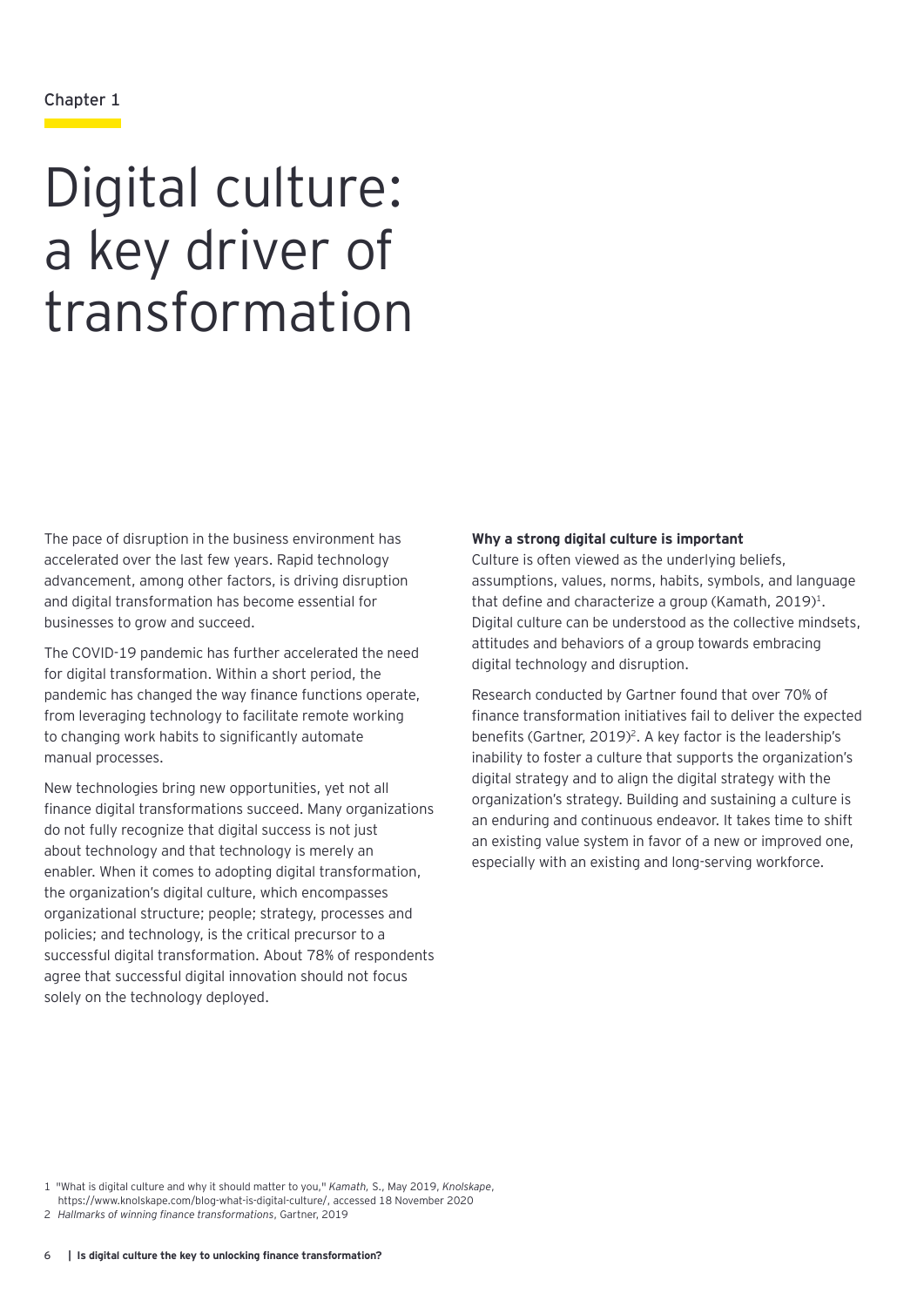

Based on the survey that we have conducted, almost all finance leaders (94%) agree that having a strong digital culture with clear strategies is what sets successful digital transformations apart. This indicates that finance leaders are clear that a strong digital culture is instrumental to:

#### **Unlocking** the value of innovation and transformation

83%

say "a corporate culture that fears or is averse to risk-taking will lower the degree of innovation undertaken"

**Protecting** the value of innovation and transformation

93%

say "a digital transformation strategy without a strong culture to support it is a significant threat to the value of the transformation strategy"

## **It is not digital transformation without a digital culture**

Digital transformation requires instilling a culture that supports change while enabling the company's overarching strategy. Companies can buy and deploy any technology, but without a corresponding innovative and digital culture to support effective adoption, the value of the technology will not be actualized.

**Gabriel Low, FCCA** CFO and CIO (APAC) Theben Asia Pte. Ltd.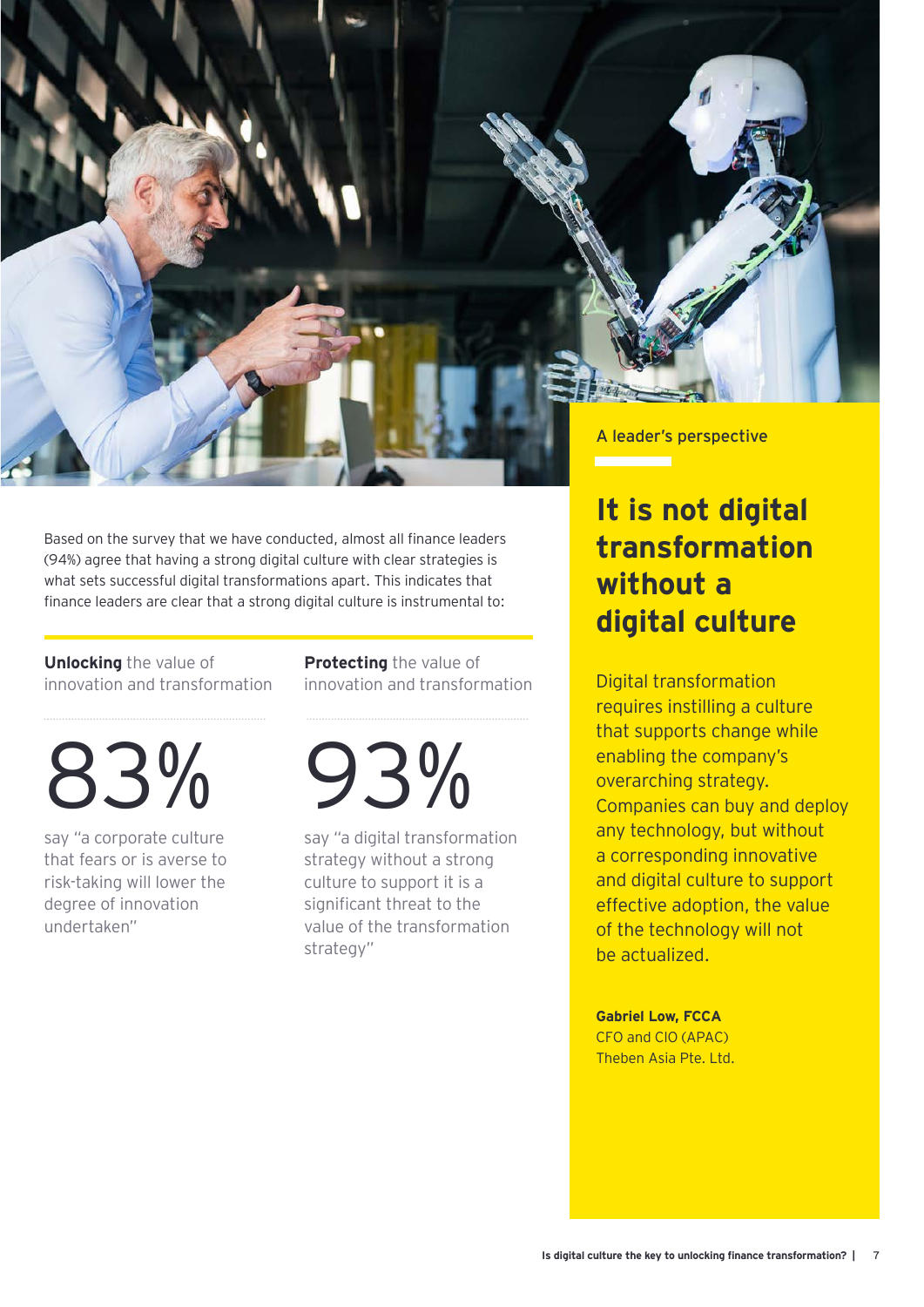#### Chapter 2

# Current state of digital culture

Finance leaders acknowledge that culture plays an imperative role in encouraging innovation and driving digital transformation. However, having a strong digital culture within finance teams is currently not the norm.

Many feel that more can be done to improve the current culture. More than three-quarters of the respondents (78%) agree that the culture of their finance teams needs to change if they are to continually engage in digital innovation and consistently seek process improvements through technology. More than half of the finance leaders see a digital culture gap between their finance teams and those of other organizations with very mature digital technologies and capabilities.

The lack of a strong digital culture can be attributed to various reasons:

- Resistance to change within finance teams, which prefer the predictability of the status quo — 58% of the respondents agree that finance personnel tend to focus on current ways of execution rather than identify areas of improvement for digital transformation.
- Low risk appetite and fear of failure: less than half of the respondents (38%) agree that they have a culture in finance that promotes risk-taking and accepts a certain degree of failure associated with risk-taking.

The above barriers may create the risk of the finance function being marginalized if it does not respond to new ways of working. Building a strong digital culture requires a considered and balanced approach. After all, culture, being intangible and manifested in the behavior of every individual, is often hard to define and measure, let alone having to change it.

To fully shift a culture, it will require not just changes to the existing organizational frameworks, policies and practices but also changes to mindsets, attitudes, values, and behaviors. Finance leaders will need to consider the elements of culture — organizational structure; people; strategy, processes and policies; and technology.

The survey affirms this with more than 90% of the respondents agreeing that all the elements need to be considered when embarking on new digital initiatives. For each of the elements, more than 60% of respondents agree that they are crucial in driving digital transformation. In particular, some elements stand out: people, and strategy, processes and policies are viewed to be more important in enabling successful digital transformation. See Figure 1.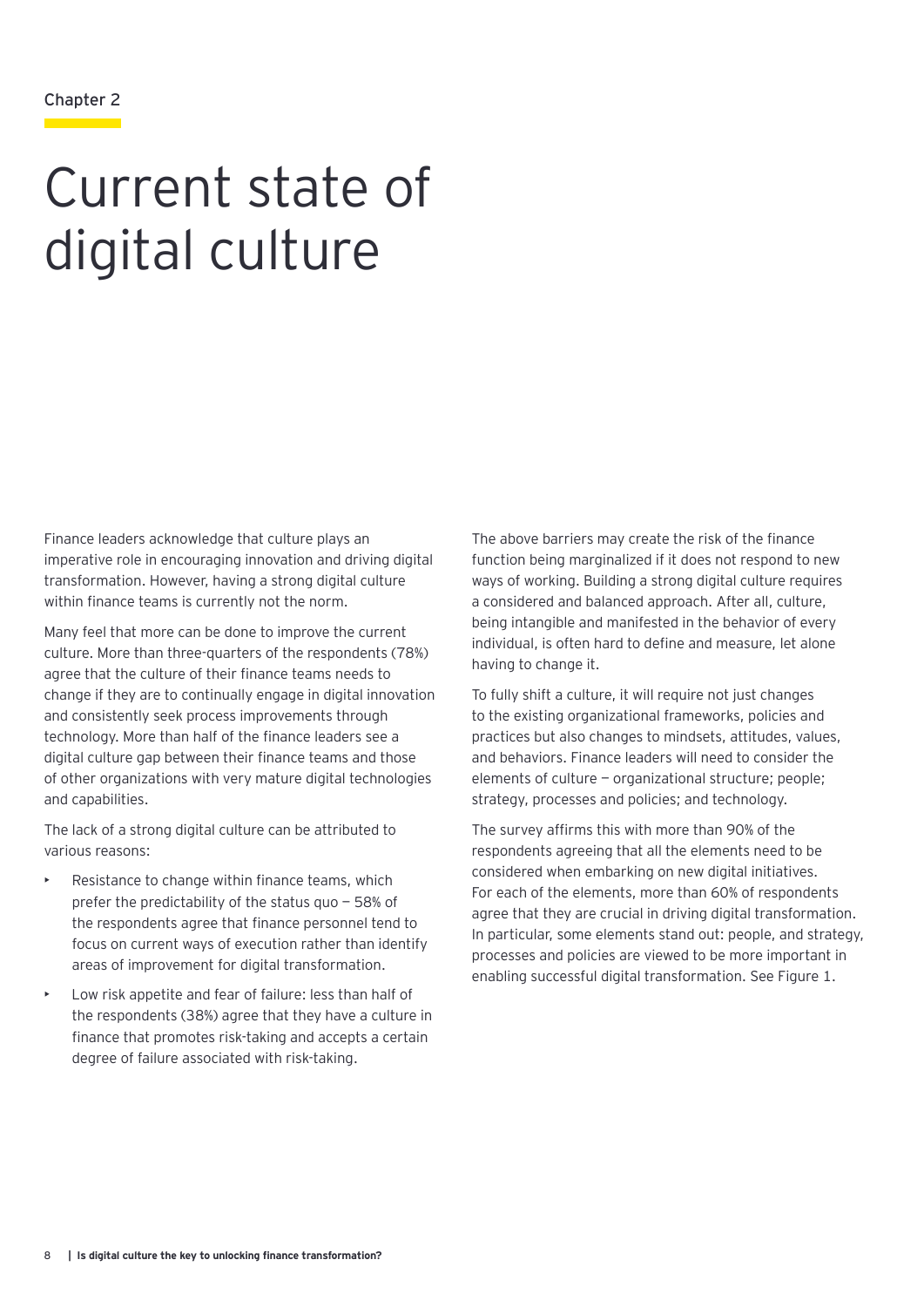

#### More than



agree that the culture of their finance teams needs to change if they are to continually engage in digital innovation and consistently seek process improvements through technology.

Imagine an ideal finance function fully transformed by digital technologies and capabilities. To what extent do you think each of the following elements of digital culture is crucial in driving your finance team closer to the ideal state?

**Figure 1:** To a great extent and to a very great extent (%):



A leader's perspective

### **Resistance to change is a risk**

Corporations that are accustomed to their operational norms can sometimes show resistance to adopting new technology and will eventually only change when their current operating procedures are being disrupted, for example during the COVID-19 pandemic.

**Chin Wee Chew, FCCA** Financial Controller, ResMed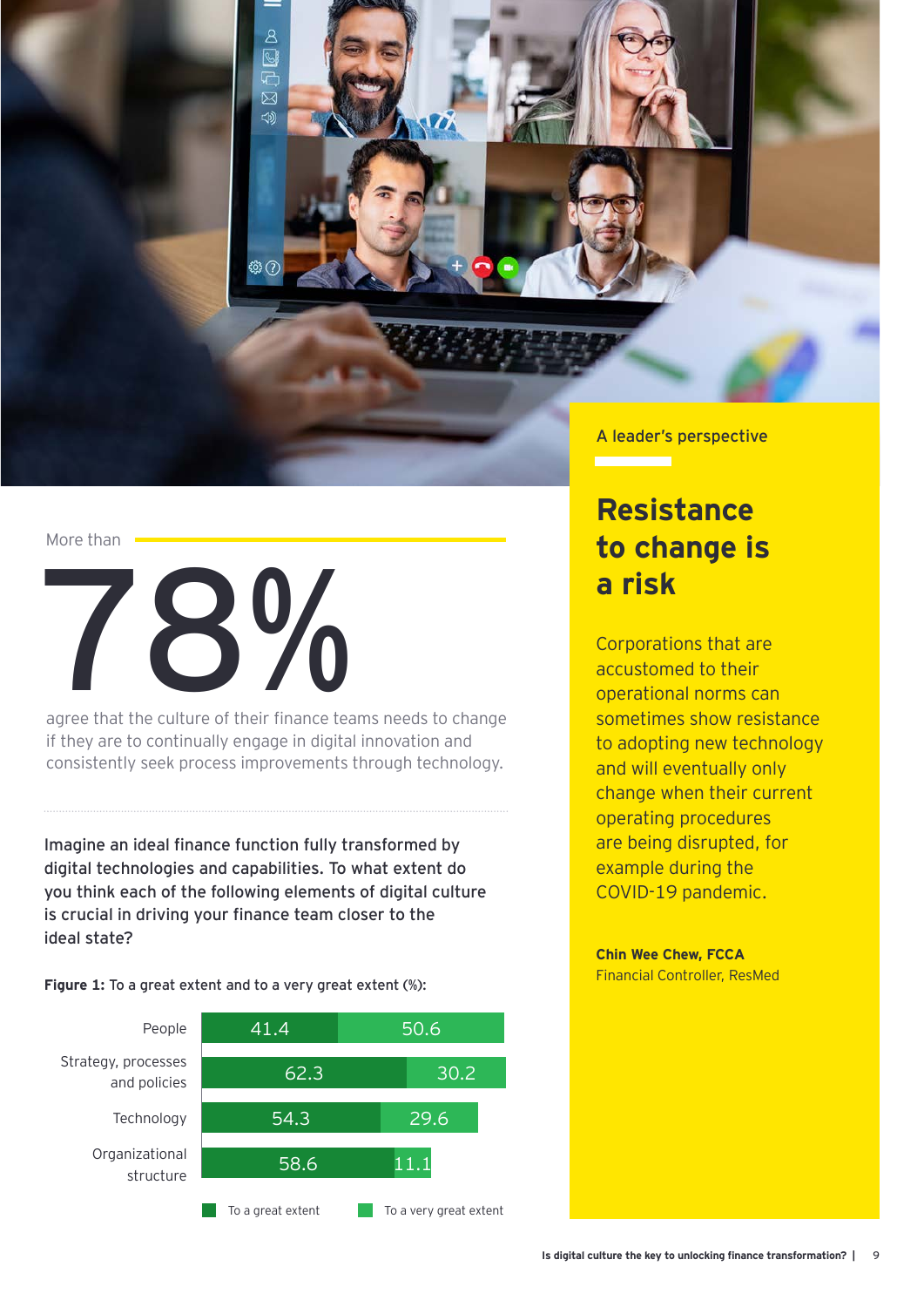

A leader's perspective

### **Empowering the team**

A key initiative to drive digital innovation and transformation would be to broaden the role of finance and its involvement in business transformation. Finance leaders also need to instill a wider sense of purpose in their teams. This will motivate them to step up in exploring digital solutions and new ways of doing things.

**Anselm Tan, FCCA** Head of Corporate Venturing Philips ASEAN Pacific

#### People

Respondents view people as the most crucial element in driving digital initiatives and closing the gap between the current and desired digital culture in their finance teams: 92% of finance leaders think that the people element is crucial to a great or very great extent.

This is not surprising. An organization's most important asset and change agent is its people. It is through people that the culture is lived, experienced, nurtured and demonstrated. Without the commitment of the right mindsets, attitudes and behaviors, true changes to achieve the desired business outcomes cannot happen.

#### Strategy, processes and policies

Respondents view strategy, processes and policies as an equally important element. On par with the people element, 92% of finance leaders think that this is crucial to a great or very great extent.

Having a clear organizational strategy followed by digital and data strategies, underpinned by enhanced processes and policies that enable and encourage the right behaviors, is imperative in ensuring that from the vision to execution, finance teams understand the transformation road map and are well-guided to adopt new ways of working using digital.

#### **Technology**

The link between technology and successful digital transformation is strong, with 84% of respondents agreeing that technology is the third most important driver of digital transformation. While technology alone does not define success, it is the means to an improved outcome. The ability to understand emerging technologies that are fit for purpose, and harnessing and maximizing their value, is therefore vital.

#### Organizational structure

About 70% of the respondents view organizational structure as a key element of digital culture. Legacy organizational structures may hamper the speed of decision-making and agility in collaboration among employees, which is particularly pertinent in responding to disruptions in the fast-evolving business landscape. This means that organizations may need to simplify hierarchies, decentralize decision-making where it makes sense, and empower teams to be more nimble in the way they work.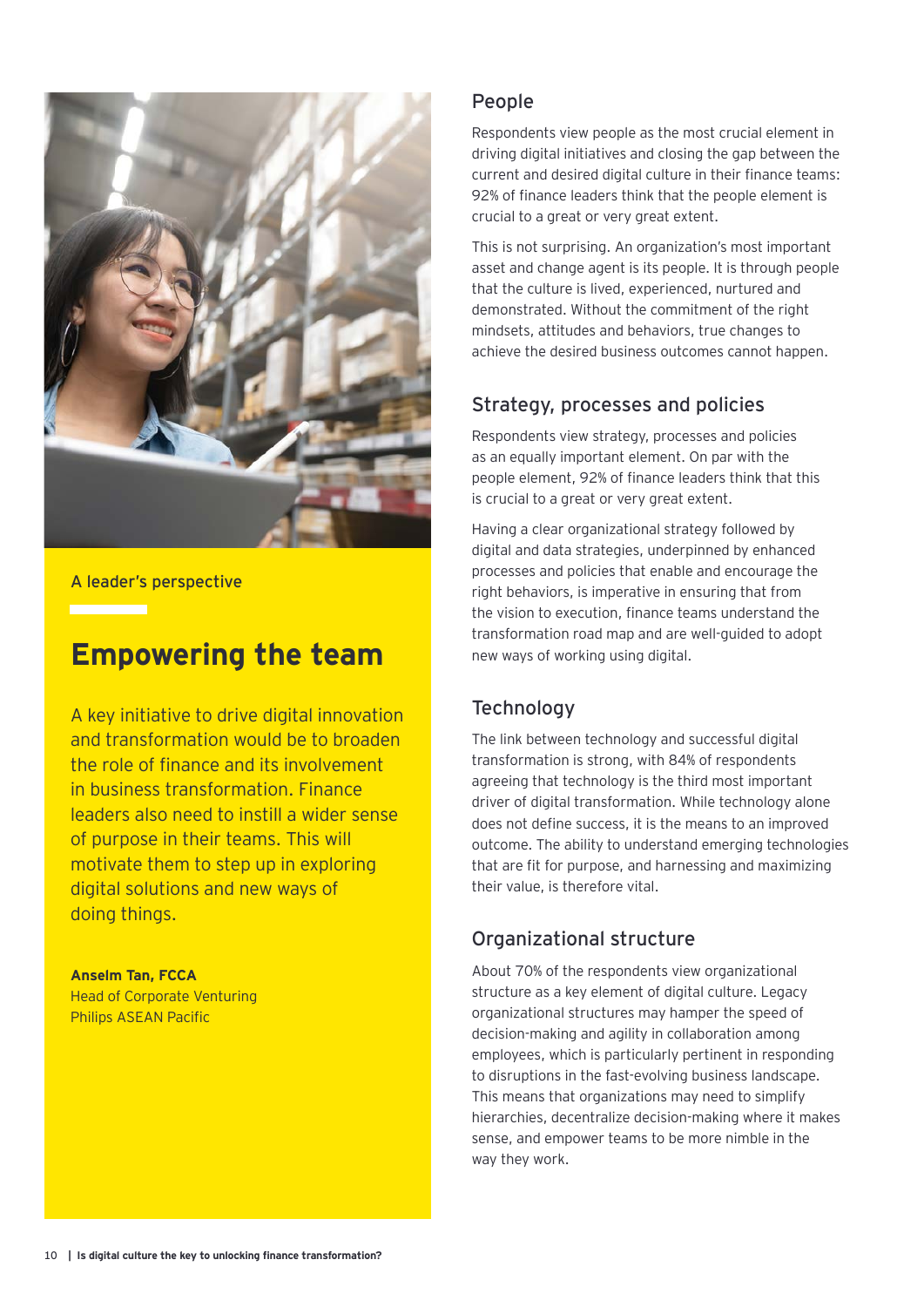### Barriers and challenges

Barriers to fostering a conducive digital culture within the finance team



In a time of rapid developments, effective allocation of roles and responsibilities within the finance function that is aligned with the organization's digital strategy is essential. However, survey respondents cited "too many competing priorities" as the top barrier. This impacts all elements of the culture as finance leaders struggle to divert the necessary resources, efforts and time to holistically nurture the right culture.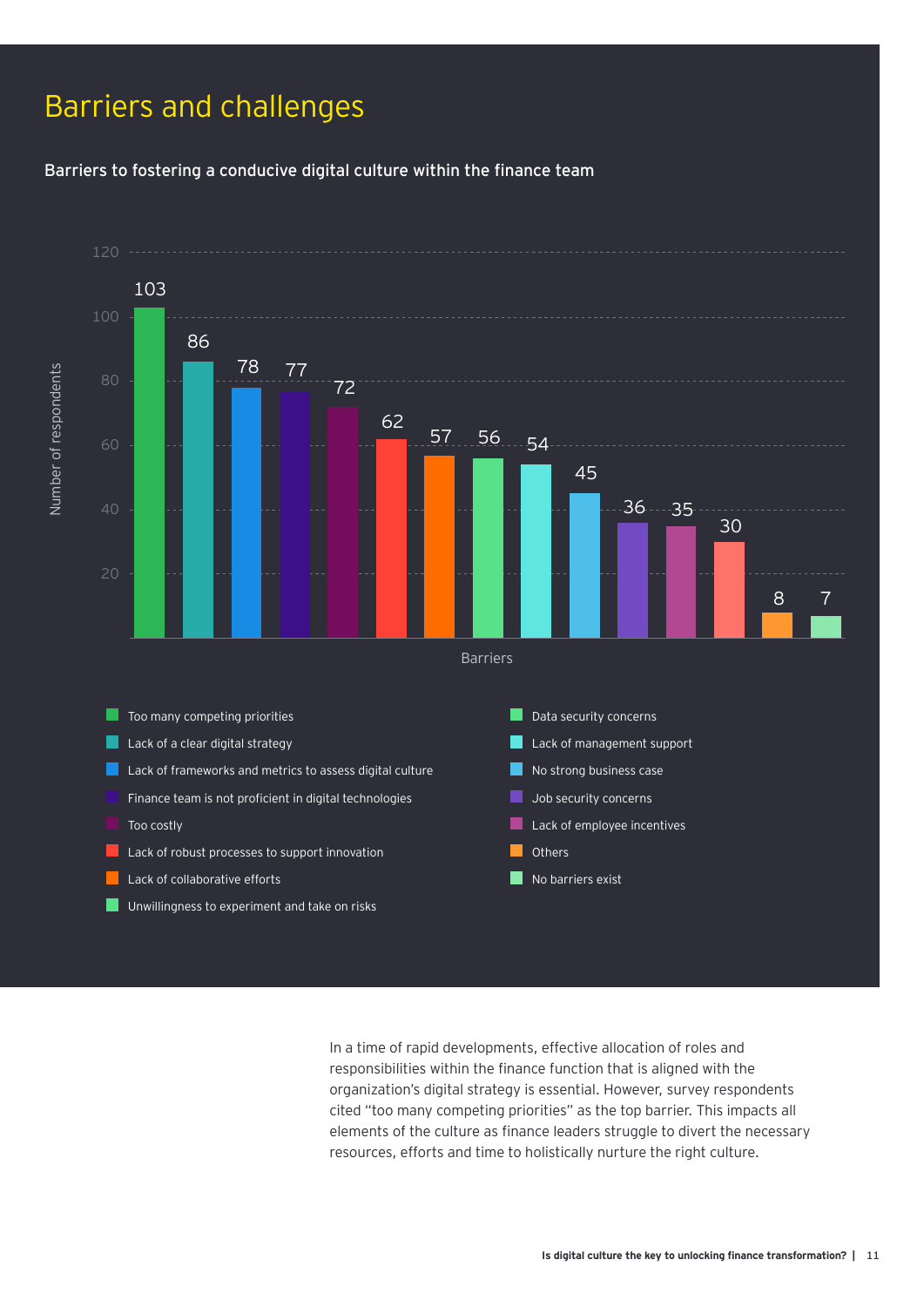With competing priorities, technology investments tend to be focused on other functions that have a direct impact on growth and revenue. Finance leaders should not be averse to revenue-enhancing or frontline digital initiatives taking precedence in terms of investment in the middle and back-end technology. They should instead articulate how middle and back-end digitalization initiatives, including those in the finance function, are needed in order to execute a coherent strategy. This also offers finance leaders an opportunity to position themselves as strategic advisors. The perception of the finance team as a primarily compliance function could be one of the reasons why the function is not prioritized for technology investment.

This perception is likely to change in the near future as the role of finance leaders evolves. With businesses increasingly being disrupted by digital innovation, combined with data proliferation, a volatile risk environment, increasing regulations, and a growing circle of demanding stakeholders, organizations will look to finance leaders — who have a unique vantage point over the whole business — to provide strategic advice and innovative solutions.

Apart from competing priorities coming from other functions of the organization, there may also be competing priorities within finance itself. Finance teams across organizations may face significant time pressures in performing their daily tasks and meeting reporting requirements. Being already occupied with their day-to-day work, finance personnel may not have the additional time, capacity and impetus to explore innovative digital solutions and take the necessary risks.

The survey respondents also highlighted other barriers to enhancing each element of digital culture. Finance leaders should consider the barriers listed below, and take steps to overcome them in order to drive improvements in each element of digital culture.

#### A leader's perspective

<u>e a se</u>

### **Competing priorities draw resources away**

Finance functions may not get the resources required for transformation as the priority for expansion and growth is always given to functions that are viewed as "revenue-generating". There are also challenges surrounding integration of the finance function with the other functions, such as IT.

#### **Christine Yong, FCCA**

Head of Finance NN Investment Partners Singapore

| <b>Element</b>      | Key barriers (ranked in terms of most to least common)                                            |  |  |
|---------------------|---------------------------------------------------------------------------------------------------|--|--|
| Organizational      | Lack of collaborative efforts: organizational structure is not conducive for the sharing of ideas |  |  |
| structure           | Lack of management support: no clear tone from the top on the importance of digital culture       |  |  |
| People              | Finance team is not proficient in digital technologies                                            |  |  |
|                     | Unwillingness to experiment and take on risks                                                     |  |  |
|                     | Job security concerns                                                                             |  |  |
|                     | Lack of employee incentives                                                                       |  |  |
| Strategy, processes | Lack of a clear digital strategy                                                                  |  |  |
| and policies        | Lack of frameworks and metrics to assess digital culture                                          |  |  |
|                     | Lack of robust processes to support innovation                                                    |  |  |
| Technology          | Too costly                                                                                        |  |  |
|                     | Data security concerns                                                                            |  |  |
|                     | No strong business case                                                                           |  |  |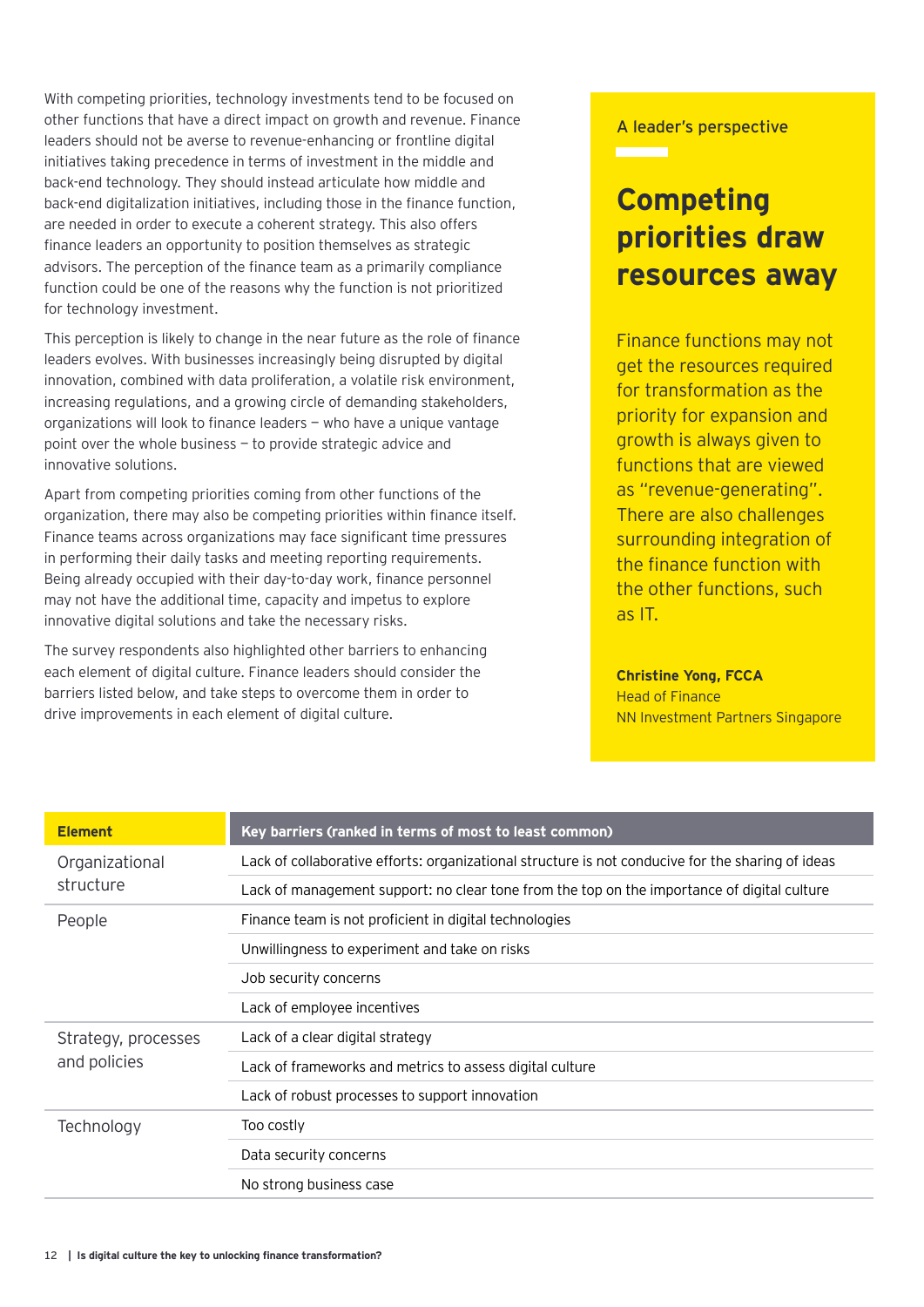#### Initiatives taken

Overcoming the challenges requires multipronged, consistent and concerted efforts. The finance leaders surveyed have introduced several initiatives to enhance the different elements of the digital culture within their teams, as set out in Figure 2 below.

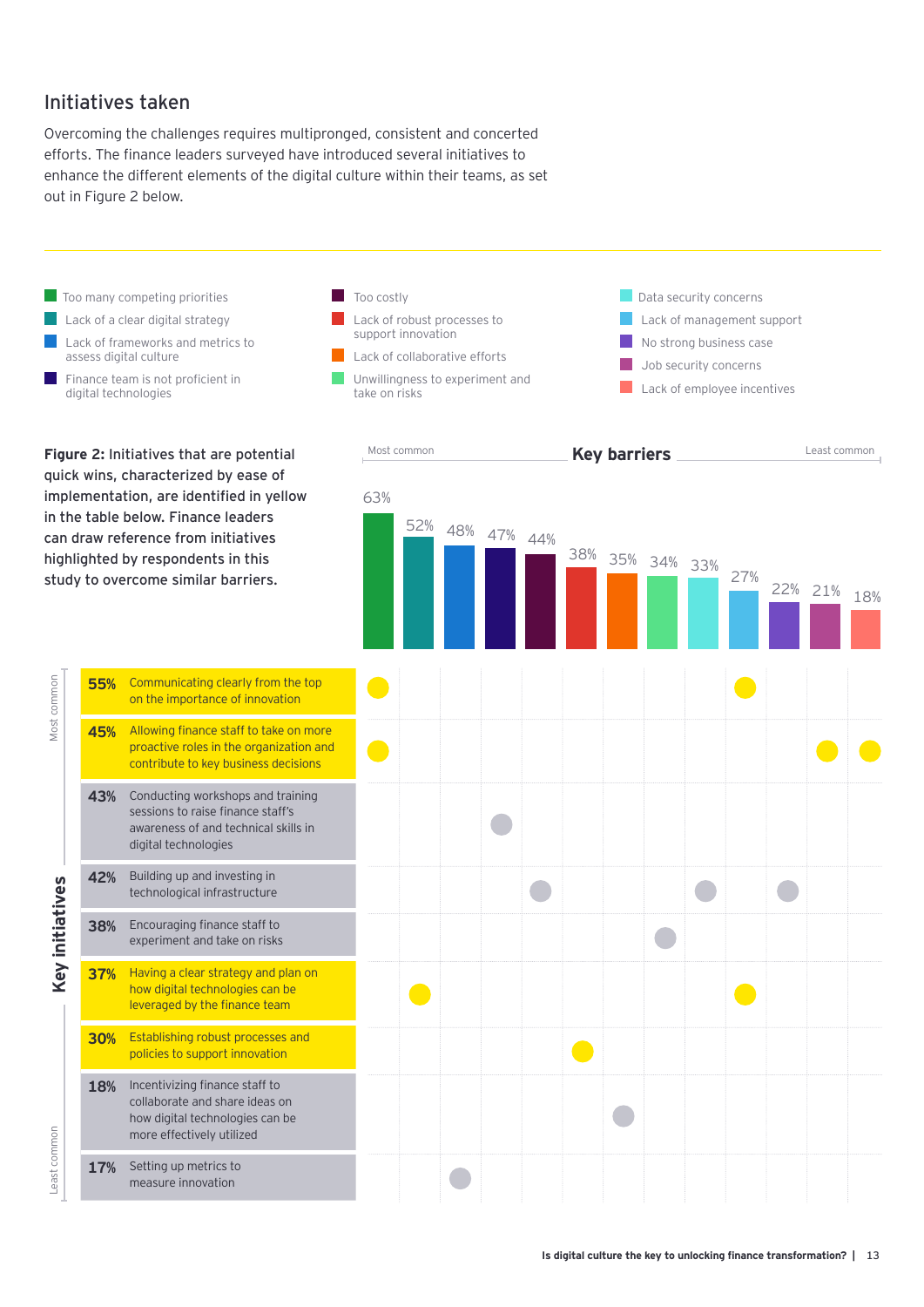The most common initiative (55%) that respondents have undertaken is to develop clear communication from top management on the importance of innovation. This top-down approach is imperative in driving changes in attitudes and behaviors.

Finance leaders must define a digital vision. A clear digital vision for the future finance function, aligned with the organization's overall purpose and business strategy, gives finance teams a common ambition, and provides focus for efforts and investment decisions. This vision should include how smart technology and people can work together to create value.

When communicating the digital transformation strategy to the team and the rest of the organization, finance leaders should help employees understand the significance and impact. Articulating the value proposition, i.e., what is in it for them is key to securing the team's buy-in and commitment.

New technology in a healthy working environment can pay huge dividends, with finance employees feeling more vested and involved in a company's overall strategic direction. The ability to solve problems in new ways, spot emerging opportunities, and break down barriers while increasing collaboration will not only benefit the finance function as a business partner, it can also enhance the development and performance of individual team members as well as the organization as a whole.

About 45% of respondents have taken steps to conduct workshops and training sessions to raise the awareness of and technical skills of finance staff in digital technologies as well as to allow finance teams to take on more proactive roles in the organization and contribute to key business decisions. These actions give finance staff the confidence to take on and lead digital projects. It can also bring significant improvement to the people element, which has been identified as the most crucial element in successfully driving digital transformation.

While 48% of the respondents agreed that the lack of frameworks and metrics to assess the digital culture is one of the key barriers, only 17% of the respondents have taken initiatives to resolve this. This is likely due to the various challenges that stand in the way of producing relevant, credible and trusted culture reporting.

The [EY Financial Accounting Advisory Services \(FAAS\)](https://www.ey.com/en_sg/assurance/does-corporate-reporting-need-a-culture-shock)  *[sixth global corporate reporting survey](https://www.ey.com/en_sg/assurance/does-corporate-reporting-need-a-culture-shock)* showed that senior finance leaders have significant concerns over controls and data quality used to produce relevant and trusted culture reporting. Nineteen percent of the respondents agreed that there is a lack of rigorous controls and quality management for culture-related data.

In addition to the above, there were several initiatives undertaken by respondents to either strengthen specific elements or across all elements of digital culture. These serve as actionable next steps for finance leaders, who should consider their organization's unique characteristics to determine what would fit with their needs.

#### A leader's perspective

**Leadership, communication and empowerment is vital** 

Helping the business to understand the potential of technology and creating an inclusive environment to facilitate that change can create greater buy-ins to drive a digital culture. It is also crucial for leaders to share the latest technologies and the pain points within that can benefit from technology.

#### **Cindie Tong**

Global Operations Planning and Analysis Director Pfizer Investment Co. Ltd.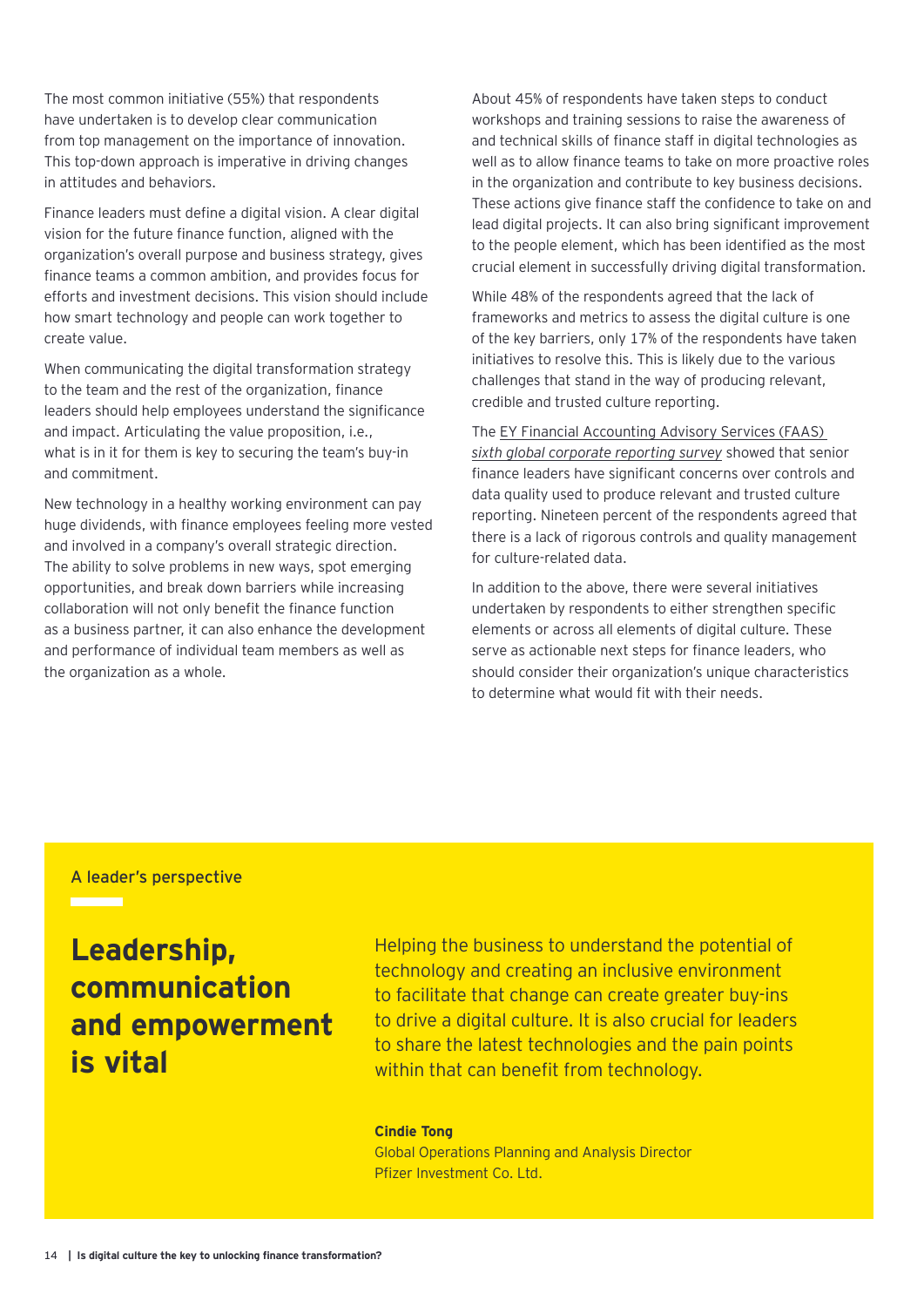# Building a strong digital finance function

The four elements of a digital culture: organizational structure; people; strategy, processes and policies; and technology are not only individually important but also interdependent. Finance leaders seeking to build a strong digital culture need to understand each element and assess the current gaps related to each one in the organization. They can consider the following ways to strengthen each element.

#### 1. Organizational structure

The way the organization is structured can enable or hinder collaboration, agility and innovation. To be adaptable and agile, people across different functions of a company need to be empowered to make decisions to quickly execute change in any situation.

This starts with inclusive leadership from the top, which delegates rather than controls, and actively invites inputs from all levels and takes appropriate actions to address needs and challenges. The traditional hierarchical organizational structure is likely to be too slow in the decision-making process in today's environment. It is also important that business units are sharing and connecting data to ensure decision-makers are able to act based on a timely and complete set of information.

#### **Anchor the influence of the finance function**

Finance leaders are ideally positioned to define a role for themselves and a finance function that goes beyond pure compliance and reporting of finance-related data.

In [ACCA's report on the](https://www.accaglobal.com/pk/en/professional-insights/pro-accountants-the-future/cfo_future.html) *CFO of the Future,* it was observed by interviewees that the CFO's role of providing strategic advice across the business is especially important to the organization. In many cases, the CFO acts as a superconnector, drawing together the strands of activities across the entity.

Finance leaders must seize the opportunity to champion and drive the use of digital technology in all current core financial processes under their remit. Financial data, as well as other data, are key inputs to many other business decision processes, be it procurement, supply chain, operations or risk management.

Finance leaders can act as a catalyst to drive the application of digital technologies in business processes outside of core finance. They should therefore take a holistic view of transformation beyond finance by demonstrating an understanding of where technology can be used to gain competitive advantage for the business. By positioning finance as a valuable business partner, they are better placed to secure the resources and buy-in to drive a stronger digital finance function.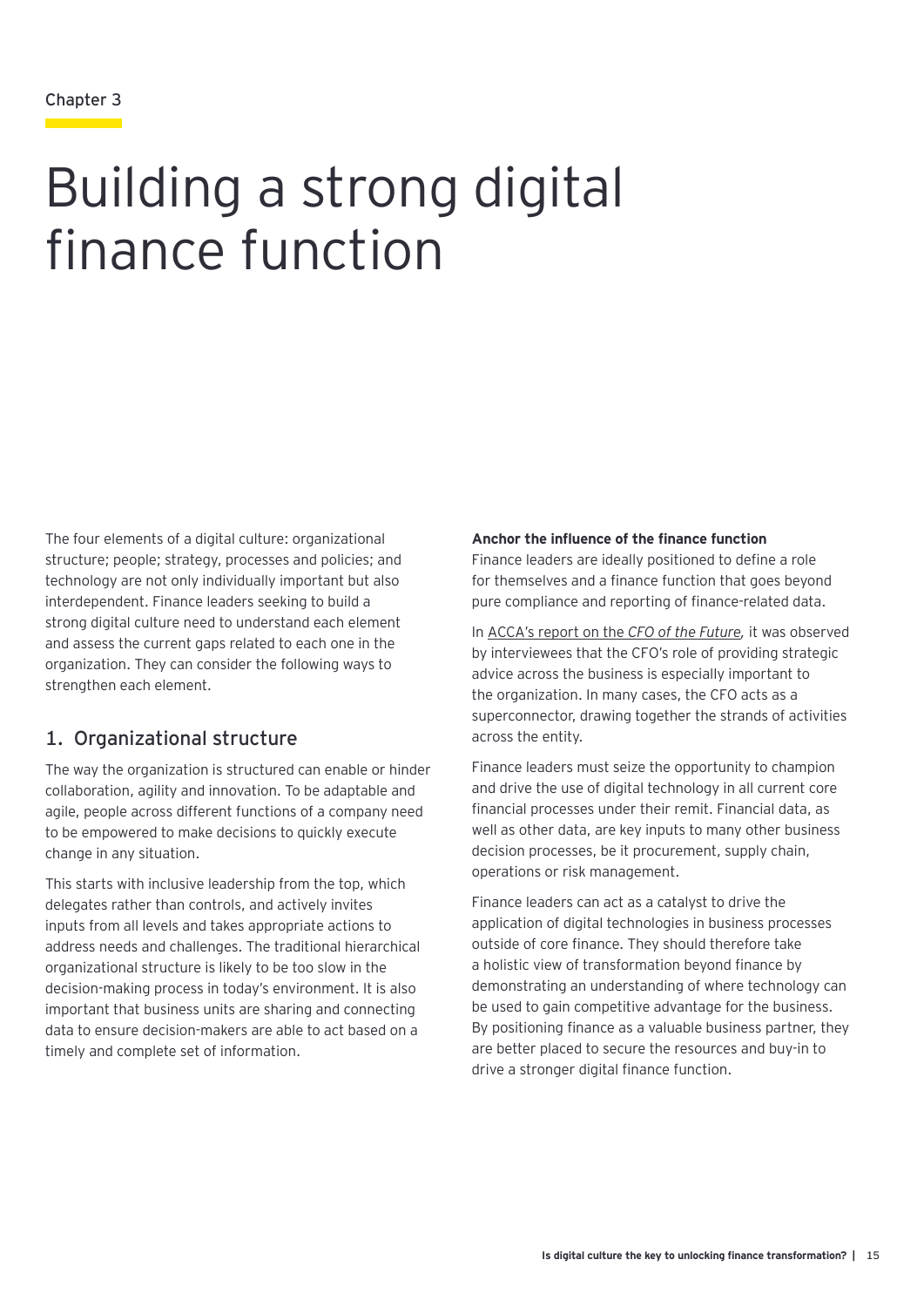

## **Change mindsets, upskill and empower the team**

Upskill employees and change attitudes by imparting design thinking and an agile mindset, and creating a safe and positive learning environment. Empower employees to take part in decision-making and be willing to shoulder shared responsibility. This encourages them to identify issues, ideate and solve them.

#### **Kim Fong Ngiam, FCCA**

Systems Chief Financial Officer IBM Asia-Pacific

#### **Simplify structure for agility**

The fast pace of change in the business environment demands agility in response and a different approach to managing teams. Yet many finance functions continue to struggle with cumbersome processes, disparate systems and traditional hierarchical structures. To promote agility, finance leaders can consider flattening the hierarchy within the finance function to facilitate more direct and faster feedback and suggestions from employees on ways to innovate and enhance finance processes. A flatter structure, coupled with an emphasis on collaborative mindsets and merits of sharing ideas, will help to foster a stronger digital culture.

#### 2. People

Finance leaders need to combine smart technologies with the brains, emotional intelligence and interpersonal skills of talented people. As finance leaders build tomorrow's finance function, they will need to recruit, harness and retain talent with the skills and motivation to complement technological innovations as well as the agility to embrace rapid change, evolving roles and new approaches.

#### **Design a future-fit operating model**

The next evolution for the finance function is to become a data-driven decision center. Finance professionals should focus less on generating reports and information, and more on using the available data to help support decision-making. The finance function's operating model must evolve to support this shift.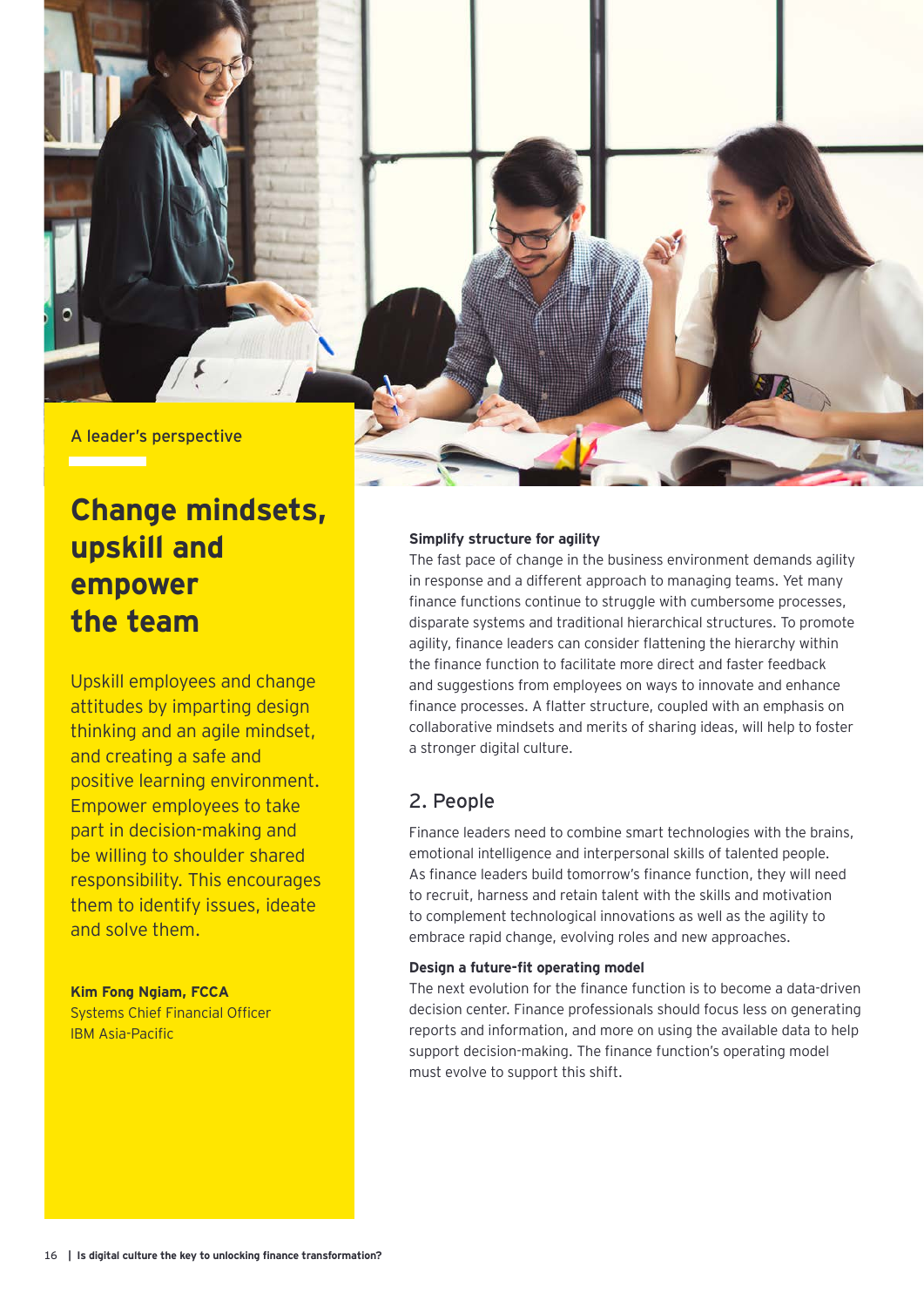The ideal future operating model should be:

#### **• Smarter**

Transactional finance processes should mostly be automated in outsourced or captive finance factories. The headcount in these areas will be reduced, with finance teams focused largely on managing exceptions. Consequently, the finance back office will shrink, as a virtual workforce begins to replace large numbers of full-time employees in shared services or outsourced arrangements. The finance headcount should be reinvested into centers of excellence and business partnering.

#### **• More forward-looking**

Finance functions should combine finance data with external information to help model and predict business outcomes and identify valuable insights for key stakeholders.

#### **• Better aligned to the business**

Finance teams should be spending more time working alongside key internal stakeholders, challenging their strategic plans and forecasts, and analyzing different business and financial scenarios.

#### **• More resilient**

Finance should be more focused on navigating uncertainty through strategic risk management. It is important to leverage predictive analytics to understand implications of strategic decisions, plan for possible shocks and manage risks, especially the growing threat of cyber risk.

For this operating model to work effectively, finance leaders will need to put the right people management approach in place. For example, finance leaders will need to have skills and experience in driving process excellence through lean techniques and state-of-the-art technologies. Importantly, they should ensure that team members are equipped with the relevant technical and industry domain knowledge to effectively support the business. To realize the promise of the future operating model, finance leaders will need to rethink their talent management strategy, i.e., how they recruit, develop, measure, and reward the right talent.

#### **Challenge the current skill sets of the finance talent**

As finance leaders transform their function's operating model, they will need to rethink current notions of the skill sets, which generally focus on compliance.

The following shows some observed shifts in skill sets within finance organizations that complement digital transformation efforts and hence are key considerations in developing a sustainable finance-talent strategy.

#### **• Beyond traditional financial analytical skills**

Being able to leverage data as a strategic asset is key to driving better insights for the organization. Data gurus such as statisticians, data scientists and even behavioral scientists are invaluable in helping the finance function of the future turn data into fresh perspectives and strategic insights.

#### **• Digital finance talent**

With the evolution of digital technologies that are agile and the ability to integrate well between key systems within the organization, having an understanding of these solutions and how they can fit in the ecosystem is critical. Finding talent who are both steeped in finance knowledge and literate in technologies such as blockchain, artificial intelligence (AI) and predictive analytics with prior experience of either using or implementing them is extremely invaluable.

#### **• Better finance business partners**

To be effective business partners, finance talent must continue to actively build relationships and be encouraged to collaborate with business stakeholders to co-develop required outputs that will help in curating more focused and valuable insights to address the strategic challenges faced by the business.

Finding the right talent for the future finance function is becoming an ever more critical challenge, complicated by demographic trends, intense competition and changes in the ambitions and expectations of young finance professionals.

Finance leaders need to focus on strategic workforce planning for their finance function. By drawing on market workforce trends and the forward-looking business plans of the organization, finance leaders can then more accurately forecast the finance talent and digital skill sets that will be required, major gaps and how these can be addressed.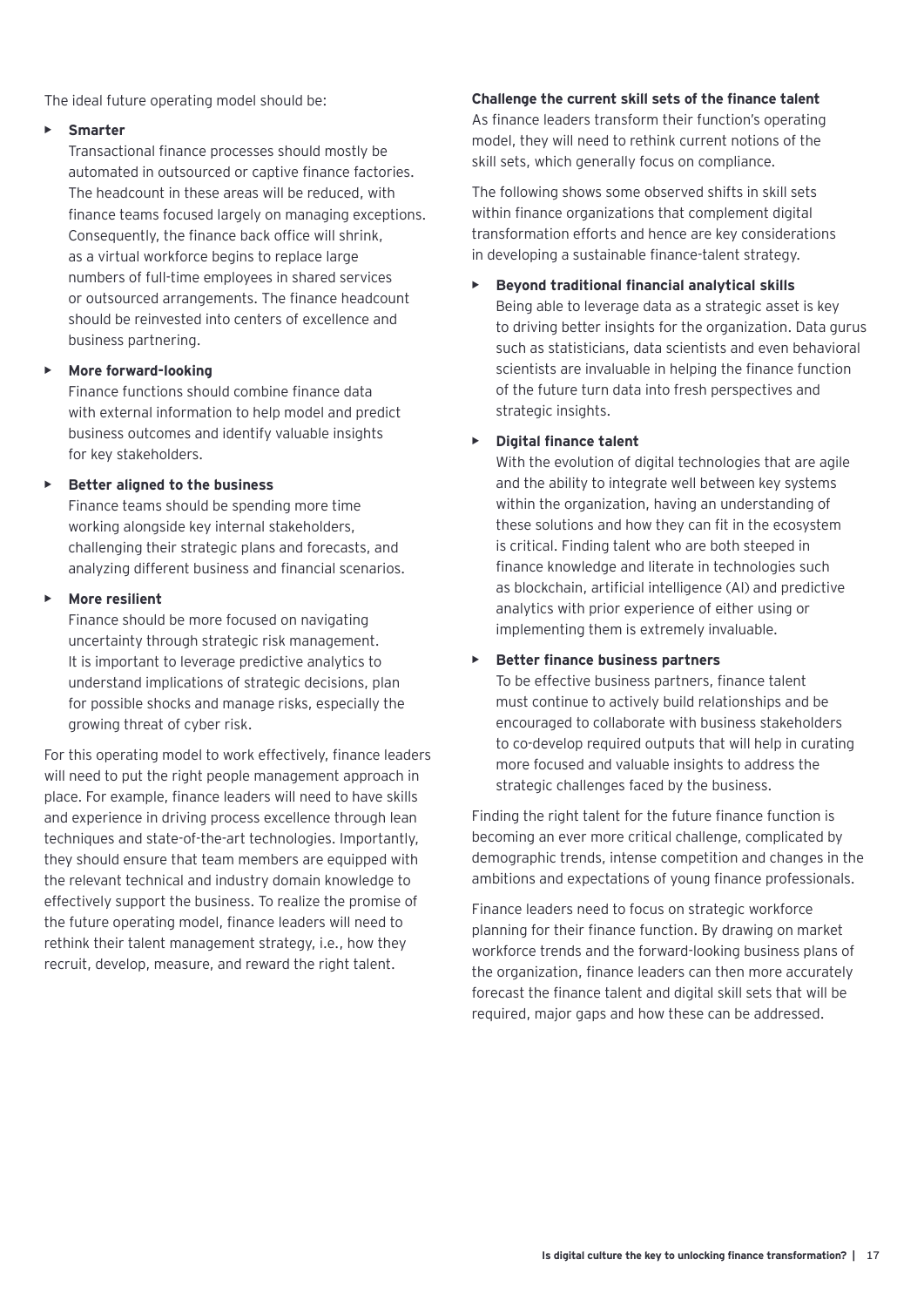#### 3. Strategy, processes and policies

To foster a strong digital culture, it is important for finance functions to be agile and finance processes to be modernized. Lean, effective and efficient finance processes are crucial to ensure that finance teams can continually extract value from new technologies adopted.

There are various levers that finance leaders can consider to reengineer finance processes so that technological benefits can be fully capitalized on.

| <b>Lever</b>    | <b>Description</b>                                                                                                                            | <b>Value</b>                                                                                                                                                                                                                                                                                                                                                                                                                                                                                                                                                                                                                                                         | <b>Key considerations</b>                                                                                                                                                                                                                                                                                                                                                                                      |
|-----------------|-----------------------------------------------------------------------------------------------------------------------------------------------|----------------------------------------------------------------------------------------------------------------------------------------------------------------------------------------------------------------------------------------------------------------------------------------------------------------------------------------------------------------------------------------------------------------------------------------------------------------------------------------------------------------------------------------------------------------------------------------------------------------------------------------------------------------------|----------------------------------------------------------------------------------------------------------------------------------------------------------------------------------------------------------------------------------------------------------------------------------------------------------------------------------------------------------------------------------------------------------------|
| Standardization | Establishing a common<br>way of working in order<br>to drive consistent<br>execution and common<br>understanding within<br>the business.      | Standardization aims to unify processes<br>through a common standard. It helps to<br>enhance quality and control by providing<br>increased clarity and ensuring processes<br>are carried out in a predefined,<br>optimized way.<br>Performance management will also<br>improve as it is easier to define metrics<br>for standardized processes.<br>Standardization promotes productivity<br>by eliminating inefficiency, as a result<br>of removing ambiguity and providing<br>quality control.                                                                                                                                                                      | Finance leaders should<br>assess the appropriate level<br>of standardization as not all<br>processes are similar. Trying<br>to force standardization of<br>non-identical processes will<br>lead to inefficiencies and<br>compromises in quality.<br>To reap the full benefits of<br>standardization, upstream<br>activities outside of finance<br>may need to be standardized<br>as well.                      |
| Centralization  | Consolidating<br>processes into a single<br>location to optimize<br>span of control, enable<br>process rollouts and<br>improve collaboration. | Centralizing repeatable and<br>transactional enterprise-wide activities<br>drives improvement in efficiency<br>and quality, as it:<br>Enables decisions to be made more<br>k<br>quickly and easily through a single<br>point of control.<br>Makes the finance process easier<br>Þ<br>to coordinate and control from a<br>single location.<br>Avoids the duplication of roles<br>$\blacktriangleright$<br>across the organization, thereby<br>saving costs.<br>Centralization of processes may lead<br>to better performance management,<br>given the ability to have a single view<br>of the centralized finance function and<br>complete visibility over processes. | Where the organization has<br>wide geographical reach and<br>operations, having a centralized<br>finance function may impair<br>performance due to a lack of<br>jurisdiction-specific knowledge.<br>Having a small local team<br>or engaging consultants to<br>supplement that knowledge<br>gap could be one potential<br>solution if it makes sense to<br>preserve the broader benefits<br>of centralization. |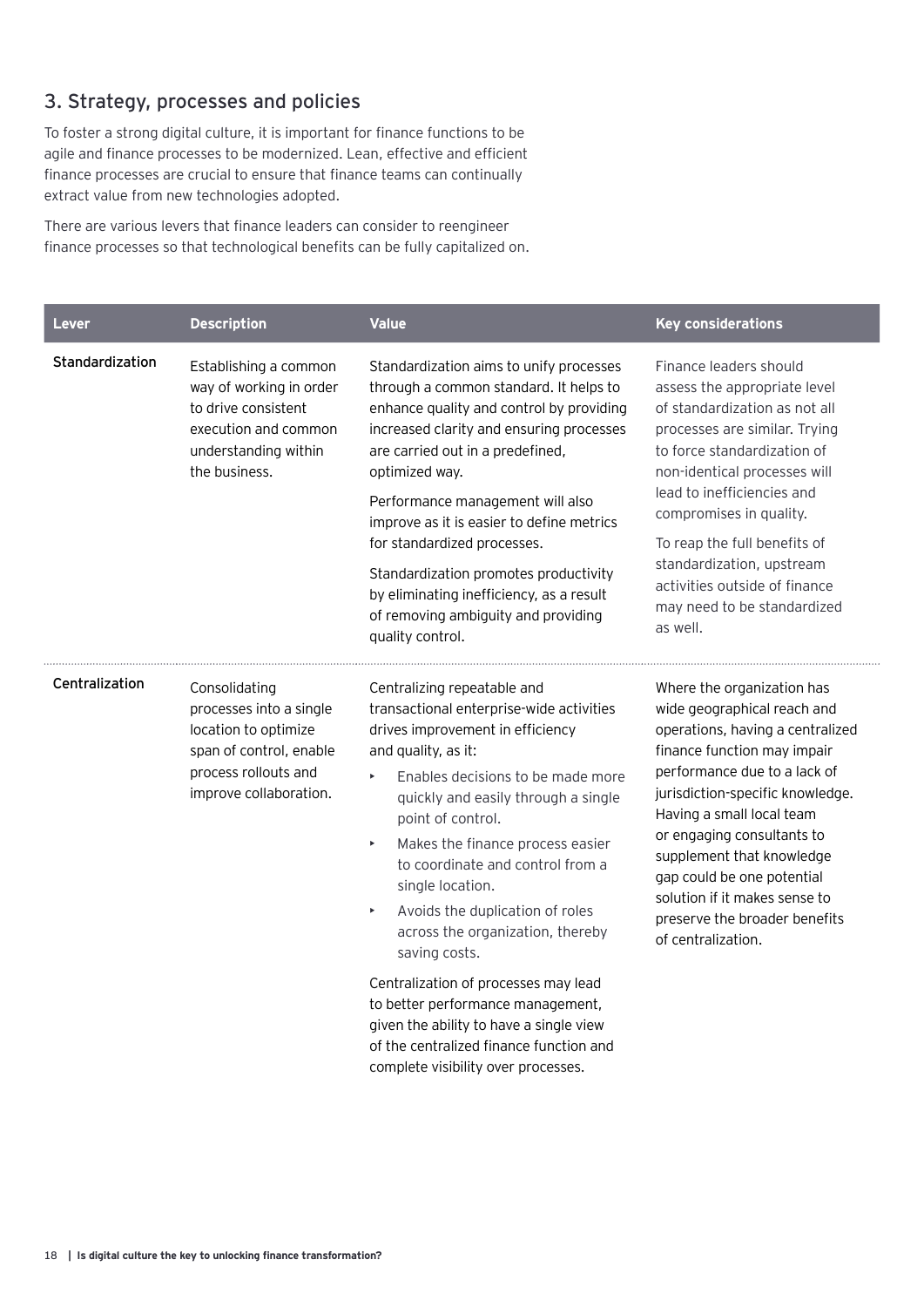| Lever        | <b>Description</b>                                                                                                  | <b>Value</b>                                                                                                                                                                                                                                                                                                                                                                                                                                                                                                                                                                                                                                                   | <b>Key considerations</b>                                                                                                                                                                                                                                                                                                                                                                                                                                      |
|--------------|---------------------------------------------------------------------------------------------------------------------|----------------------------------------------------------------------------------------------------------------------------------------------------------------------------------------------------------------------------------------------------------------------------------------------------------------------------------------------------------------------------------------------------------------------------------------------------------------------------------------------------------------------------------------------------------------------------------------------------------------------------------------------------------------|----------------------------------------------------------------------------------------------------------------------------------------------------------------------------------------------------------------------------------------------------------------------------------------------------------------------------------------------------------------------------------------------------------------------------------------------------------------|
| Digitization | Automating processes<br>with technology to<br>improve accuracy and<br>efficiency.                                   | Digitization of processes through means<br>of automation, e.g., synchronized<br>enterprise resource planning (ERP)<br>systems or robotics process automation<br>(RPA) can help to:<br>Reduce costs significantly by<br>$\blacktriangleright$<br>eliminating manual tasks.<br>Improve consistency, control<br>Þ<br>and traceability.<br>Improve quality through<br>$\blacktriangleright$<br>reduction in error rates, especially<br>human error.<br>Overcome systems fragmentation<br>Þ.<br>by consolidating data from<br>disparate systems.<br>Performance management will also be<br>enhanced as it is easier to establish<br>metrics for consistent outputs. | Technological solutions often<br>provide the greatest level of<br>potential benefits but also<br>require substantial effort and<br>time to implement. Therefore,<br>opportunities in technology<br>changes and areas for<br>automation have to be weighed<br>against the costs of and<br>complexities in implementation.<br>In addition, the characteristics<br>of the tasks need to be carefully<br>evaluated on whether they are<br>suitable for automation. |
| Elimination  | Removing non-value<br>adding or repetitive<br>activities from finance<br>processes in order to<br>free up capacity. | In the absence of digitization,<br>finance leaders can still look into<br>achieving quick wins in efficiencies<br>by eliminating redundant manual<br>processes, making the overall finance<br>function more efficient.                                                                                                                                                                                                                                                                                                                                                                                                                                         | Job security concerns<br>may arise as existing tasks<br>and responsibilities may<br>be eliminated. Clear and<br>transparent communication<br>from the management and<br>finance leaders on the evolving                                                                                                                                                                                                                                                        |

of roles is key to managing

change smoothly.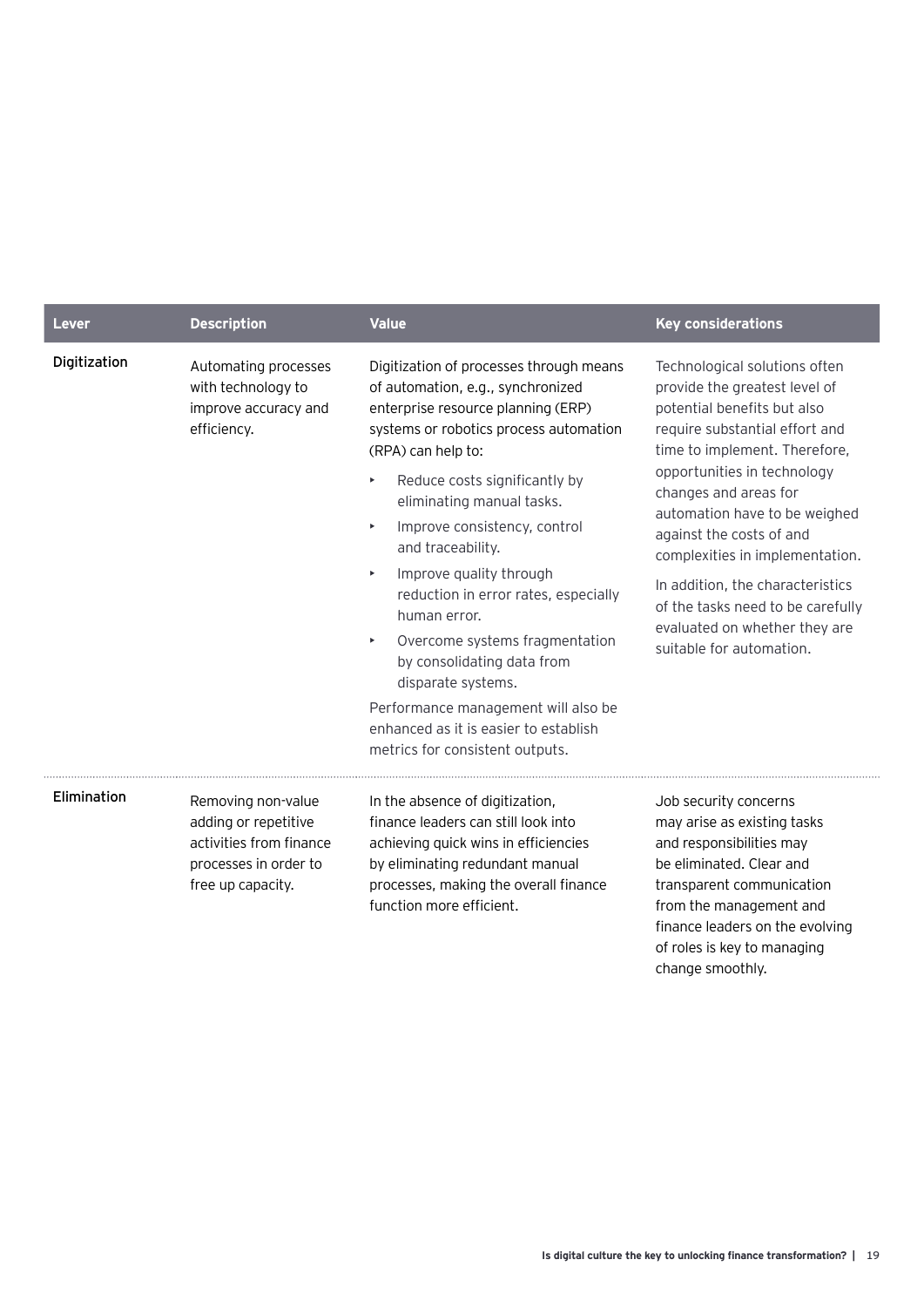#### 4. Technology

Technology plays an increasingly significant role in enabling the execution of many traditional finance tasks, while at the same time, generating greater data-driven insights. Finance leaders need to assess their organization's current digital maturity and understand its key priorities and enterprise-wide digital budget and investments. That way, they can ensure that the finance function is aligned to the organization's digital road map and investments made in technology are coordinated and focused, which ultimately creates long-term value.

Understanding disruption is a vital starting point. Advances in new technologies, such as in-memory computing, cloud, analytics, mobility, AI, blockchain, and RPA, offer finance leaders an exciting opportunity to reimagine what the finance function could look like. In addition, many finance leaders are now key players in driving the adoption of these technologies more broadly across the organization, and leading the transformation that follows from technological innovation.

Beyond understanding the key emerging technologies, finance leaders should make pragmatic decisions about the optimum time to invest, run pilots or test new innovations, and determine the people skills and capabilities they will require. To make the most of new technologies, finance leaders must challenge assumptions and encourage experimentation while also managing the risks inherent in each technological innovation.

#### A leader's perspective

### **Technology is the foundation for business dynamism**

Modern technologies provide vast opportunities for finance functions to better communicate and analyze data that can help to restore dynamism in the current business climate. Advances in new technologies offer finance leaders an exciting opportunity to reimagine what their finance function could look like.

**Zheng Ying** Finance Transformation Leader IBM Asia-Pacific

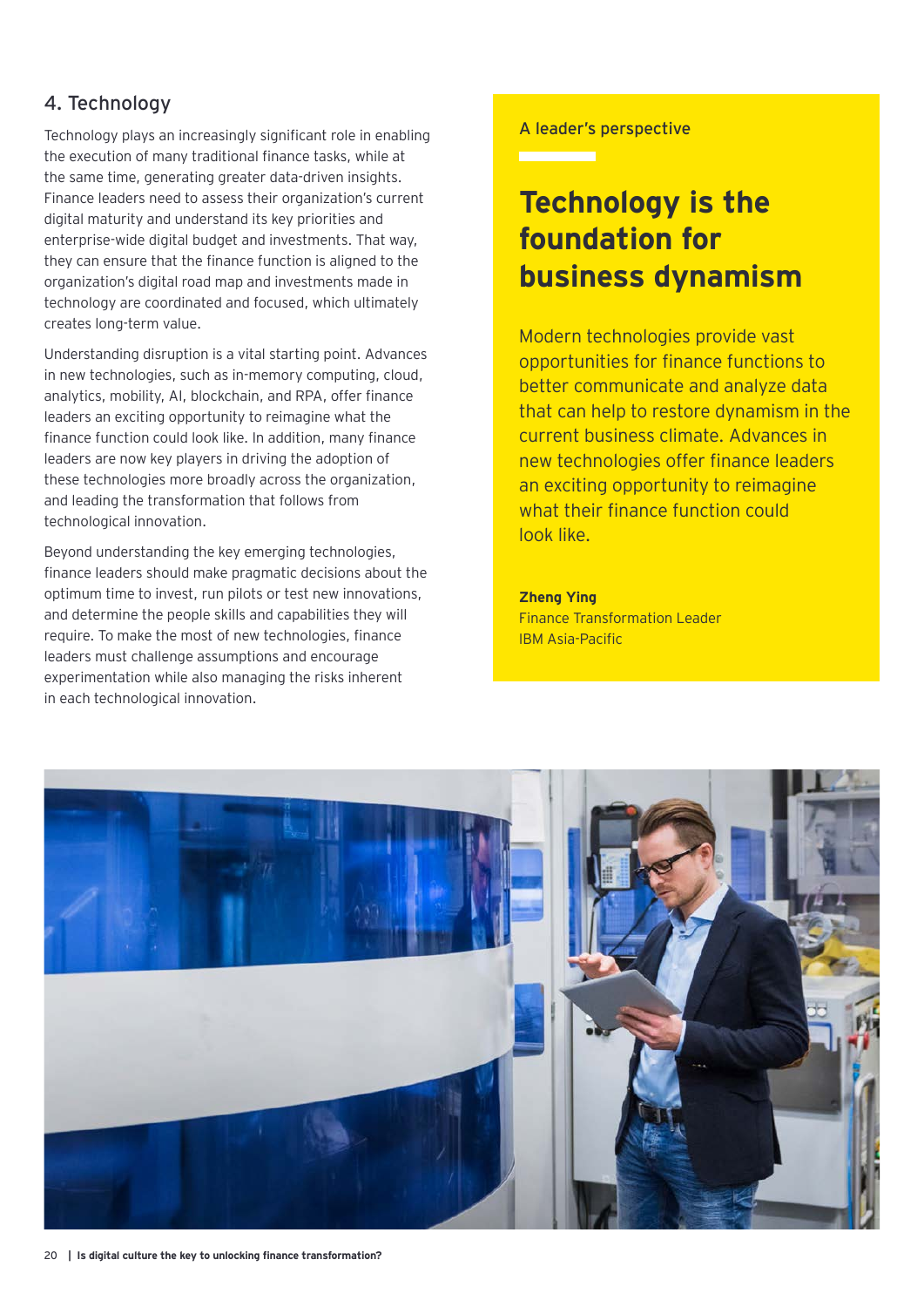| <b>Technology</b>                                | <b>Description</b>                                                                                                                                                                                                                                | <b>Value</b>                                                                                                                                                                                                                                                                                                                                                                                                                                                                                                                                                                                                                                   | <b>Key considerations</b>                                                                                                                                                                                                                                                                                                                                                                                                                                                                                                                                                                                                                                               |
|--------------------------------------------------|---------------------------------------------------------------------------------------------------------------------------------------------------------------------------------------------------------------------------------------------------|------------------------------------------------------------------------------------------------------------------------------------------------------------------------------------------------------------------------------------------------------------------------------------------------------------------------------------------------------------------------------------------------------------------------------------------------------------------------------------------------------------------------------------------------------------------------------------------------------------------------------------------------|-------------------------------------------------------------------------------------------------------------------------------------------------------------------------------------------------------------------------------------------------------------------------------------------------------------------------------------------------------------------------------------------------------------------------------------------------------------------------------------------------------------------------------------------------------------------------------------------------------------------------------------------------------------------------|
| Advanced<br>data<br>analytics and<br>forecasting | The predictive<br>capabilities of<br>advanced analytics can<br>be used to forecast<br>trends, events and<br>behaviors. This<br>enables organizations<br>to perform advanced<br>statistical models such<br>as "what-if" scenario<br>analyses, etc. | Improves ability to predict<br>$\blacktriangleright$<br>outcomes and manage strategic<br>risks through scenario analyses<br>and forecasting.<br>Enhances the understanding<br>$\blacktriangleright$<br>of financial and other business<br>impacts of key strategic and<br>operational decisions.<br>Provides better and faster<br>$\bar{\mathbf{r}}$<br>information to key stakeholders,<br>from frontline functions in<br>sales, marketing and customer<br>experience to investors and<br>supervisory boards.<br>Improves enterprise<br>$\blacktriangleright$<br>performance measurement<br>by combining financial and<br>non-financial data. | Actively investigate how sophisticated,<br>forward-looking analytics can be<br>used to enhance the organization's<br>performance in a range of areas, for<br>example by:<br>Deploying big data platforms that<br>are designed to be interrogated by<br>computers rather than humans,<br>and using machine learning to<br>analyze massive data sets to make<br>fine-grained predictions, such as<br>how an asset on a balance sheet<br>will behave.<br>Combining structured and<br>Þ.<br>unstructured data (such as social<br>media and web monitoring) to<br>identify roque activities, patterns<br>and trends, and mitigate risks<br>such as fraud and cyber breaches. |
| <b>RPA</b>                                       | RPA is a computer<br>software that runs<br>repetitive, rule-based<br>processes. The<br>software is trained<br>based on functional<br>specifications and<br>can be adjusted at<br>any time.                                                        | Reduces costs significantly by<br>$\blacktriangleright$<br>automating key processes.<br>Improves consistency, control<br>$\blacktriangleright$<br>and traceability.<br>Improves quality through<br>$\blacktriangleright$<br>reduction in error rates.<br>Overcomes systems<br>$\blacktriangleright$<br>fragmentation by consolidating<br>data from disparate systems.                                                                                                                                                                                                                                                                          | When seeking automation<br>opportunities, find the right balance<br>between robotics and people, with<br>each doing what they do best.                                                                                                                                                                                                                                                                                                                                                                                                                                                                                                                                  |
| Cloud and<br>software as<br>a service<br>(SaaS)  | Cloud and SaaS<br>constitute a method<br>of software delivery<br>that allows data to be<br>accessed from any<br>device with an internet<br>connection and a<br>web browser.                                                                       | Reduces costs, as organizations<br>$\blacktriangleright$<br>only pay for what they use.<br>Provides greater flexibility,<br>in terms of adopting new<br>technologies and flexing to<br>changes in demand.<br>Improves disaster recovery as<br>$\blacktriangleright$<br>back-up solutions and capacity<br>can be accessed from anywhere.                                                                                                                                                                                                                                                                                                        | Finance leaders need to proactively<br>manage the associated risks of<br>these tools, particularly in relation<br>to data security and compliance<br>with different regulatory regimes.<br>The finance team should also be<br>trained to make the best use of<br>such technologies.                                                                                                                                                                                                                                                                                                                                                                                     |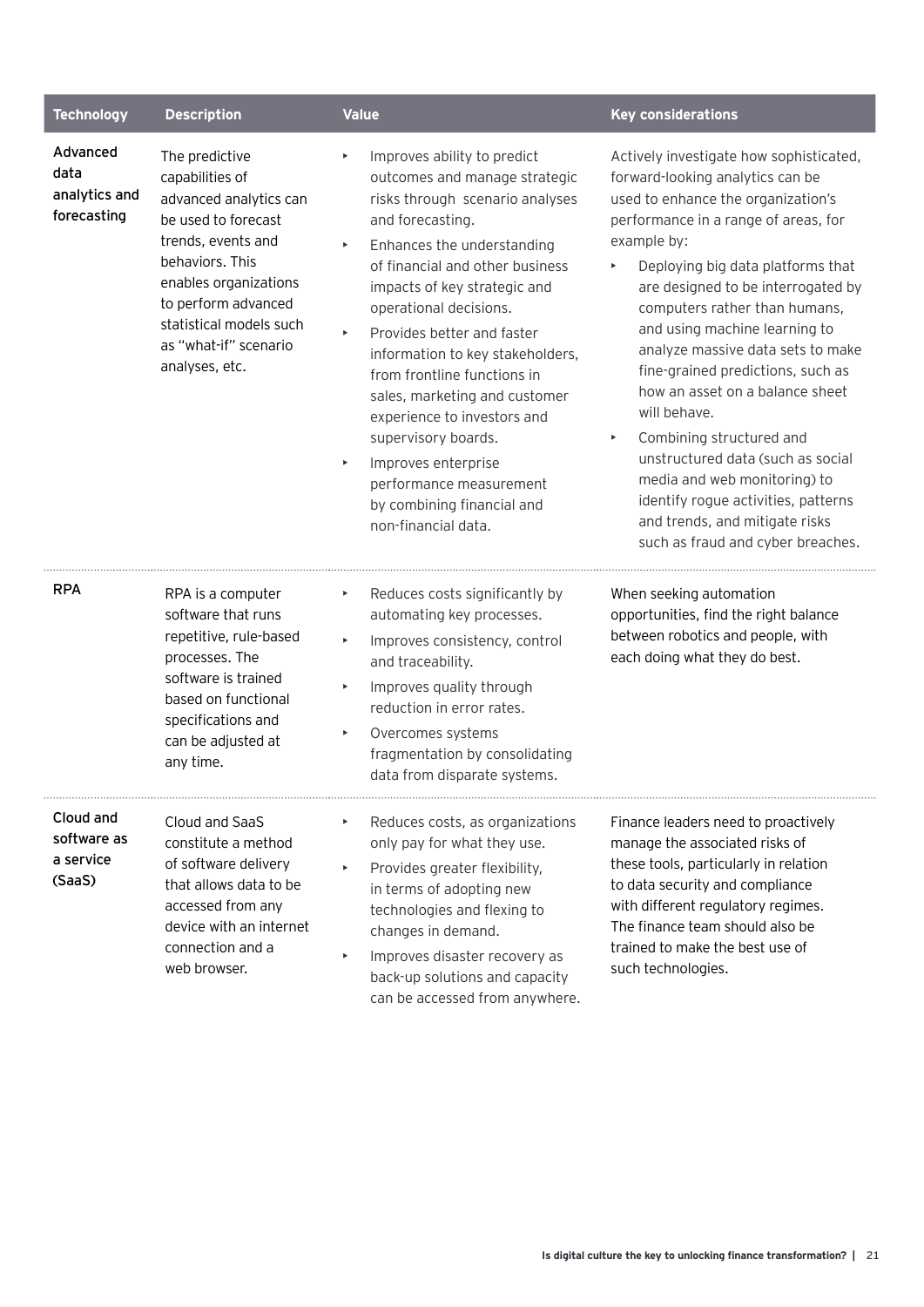| <b>Technology</b> | <b>Description</b>                                                                                                                                                                                                                           | <b>Value</b>                                                                                                                                                                                                                                                                                                                                                                                                                  | <b>Key considerations</b>                                                                                                                                                                                                                                                                                                                                                               |
|-------------------|----------------------------------------------------------------------------------------------------------------------------------------------------------------------------------------------------------------------------------------------|-------------------------------------------------------------------------------------------------------------------------------------------------------------------------------------------------------------------------------------------------------------------------------------------------------------------------------------------------------------------------------------------------------------------------------|-----------------------------------------------------------------------------------------------------------------------------------------------------------------------------------------------------------------------------------------------------------------------------------------------------------------------------------------------------------------------------------------|
| AI                | AI refers to the<br>simulation of human<br>intelligence in<br>machines that are<br>programmed to mimic<br>human actions. Al in<br>finance encompasses<br>everything from<br>chatbot assistants to<br>fraud detection and<br>task automation. | Improves strategic insight by<br>$\blacktriangleright$<br>analyzing unstructured data and<br>helping business analysts find<br>signals and patterns in large<br>data sets.<br>Improves risk management by<br>identifying patterns in large<br>data sets that are indicative of<br>fraud or other concerns.                                                                                                                    | AI has the potential to transform<br>reporting but as with any innovation,<br>it has inherent risks. These will be<br>unique to each finance organization<br>and individual application, and finance<br>leaders should assess their situation<br>against the spectrum of possible risks.                                                                                                |
| <b>Blockchain</b> | Blockchain is a<br>system of recording<br>information or a digital<br>ledger of transactions<br>that is distributed<br>across the entire<br>network of computer<br>systems on the<br>blockchain.                                             | Streamlines finance processes,<br>×<br>such as contract enforcement,<br>by integrating delivery and<br>payment into the contract itself.<br>Increases IT security by utilizing<br>$\blacktriangleright$<br>the unprecedented protection<br>that blockchain offers against<br>fraud and hacking.<br>Improves transparency by<br>×<br>accessing accurate transaction<br>data from across the company's<br>extended value chain. | The use of blockchain technology<br>will likely increase in future. Finance<br>leaders should start building relevant<br>competencies and skill sets, as they<br>explore the future of their system of<br>record, given that organizations could<br>move from working with a single,<br>monolithic system of record inside<br>the enterprise to working with many<br>different systems. |

#### **Harness better data and analytics**

The use of data and analytics can support finance leaders in transforming the finance function from a reporting entity to one that guides strategy through business intelligence. However, many organizations are struggling to turn the promise of data analytics into the reality of improved performance. This is often because while data mining is in place, less effort is spent on drawing actionable insights and convincing people to use them.

Finance leaders should focus on these actions:

#### **1. Have a clear data strategy**

To turn data into a long-term competitive advantage, finance leaders will need to assess the potential disruption for the organization and define the role that they and their finance function should play. In some cases, this will mean leading an enterprise-wide analytics capability. In others, it may mean taking responsibility to develop a clear strategy that addresses how information assets should be organized, governed, analyzed, and deployed effectively and efficiently.

**2. Enhance capacity to extract insights from data** Finance leaders should provide easy-to-use tools for data users and transform the analytics-based insights into actions, aligning measurement, incentives and rewards with the desired actions accordingly.

#### **3. Establish a data governance framework**

As part of their risk agenda, finance leaders must work with the chief information officer to establish a data governance framework for quantifying digital risks, prioritizing and protecting digital assets, and mediating across functional technology silos to create an integrated approach that drives value creation and mitigates cyber risks.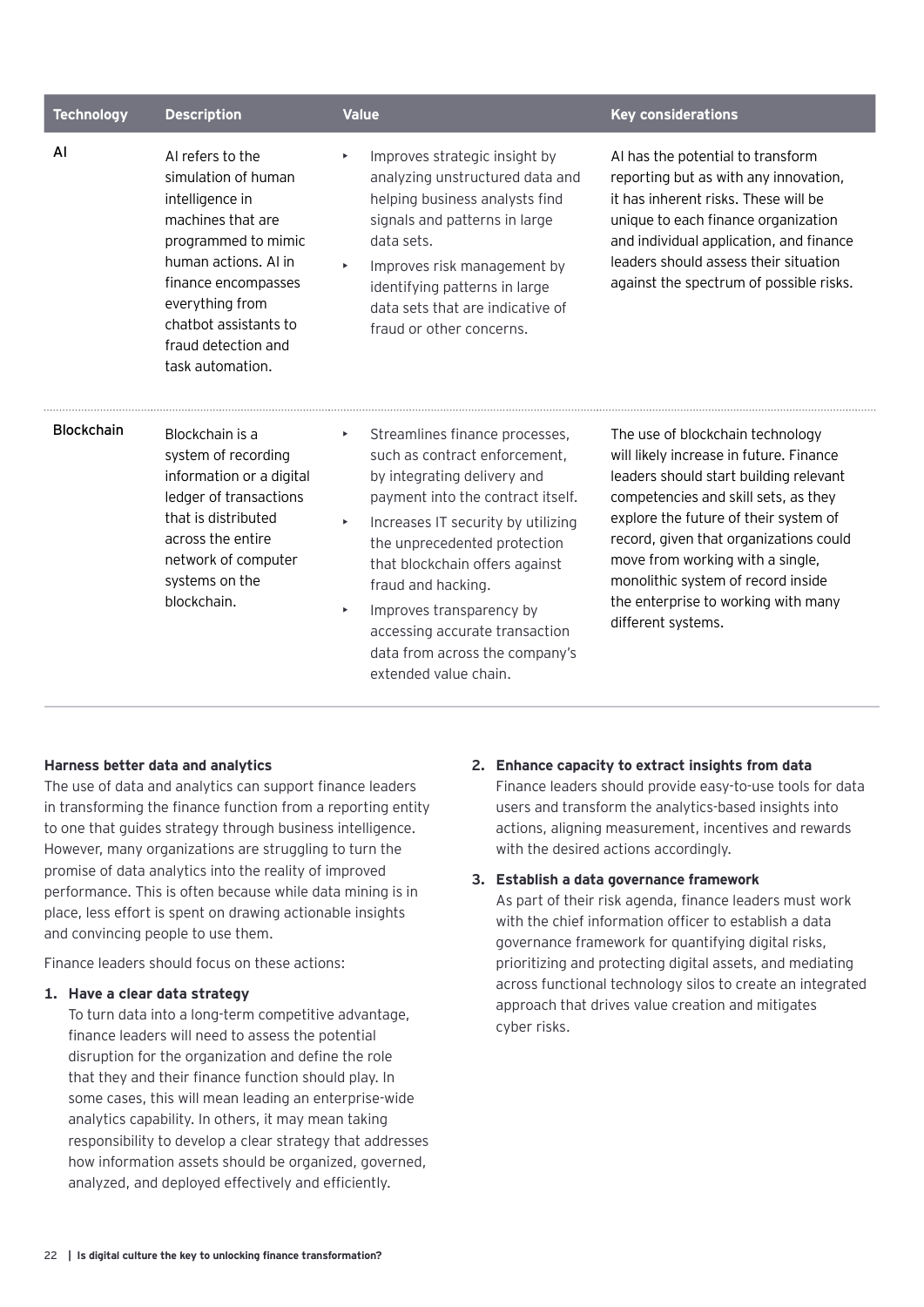#### Chapter 4

# The way forward

How businesses create and protect value is changing. For business transformation to succeed, having the right culture is instrumental. Culture is manifested in how people decide and behave and what they say every day.

As organizations and finance functions position themselves to be future-ready, many are embarking on digitalization. Finance leaders acknowledge that having a strong digital culture with clear strategies is what sets successful digital transformations apart. At the same time, they also acknowledge that a considerable gap exists between the current digital culture within their function and the desired digital culture they envision to continually drive digital innovation.

Building a strong digital culture will require not just changes to strategies, frameworks and processes, but also to mindsets, attitudes, values, and behaviors. Finance leaders will need to take a structured and balanced approach that comprehensively covers all elements of digital culture, namely organizational structure; people; strategy, processes and policies; and technology.

Many finance leaders that we have spoken to have already undertaken various initiatives to strengthen the digital culture in their organization. However, there is no one-size-fits-all formula: given their organization's unique characteristics and the sector they operate in, finance leaders should consider the potential barriers to overcome. Cultural shifts will take time. It is thus important to communicate and celebrate quick wins or near-term successes so as to continually drive the momentum for change and keep stakeholders engaged.

Ultimately, finance leaders should be mindful that the success of any technology depends on, to a large extent, the skills and willingness of the people using it. By placing humans at the center, while leveraging technology at speed and enabling innovation at scale, finance leaders can truly reshape their function to create value not just for themselves but for the whole business.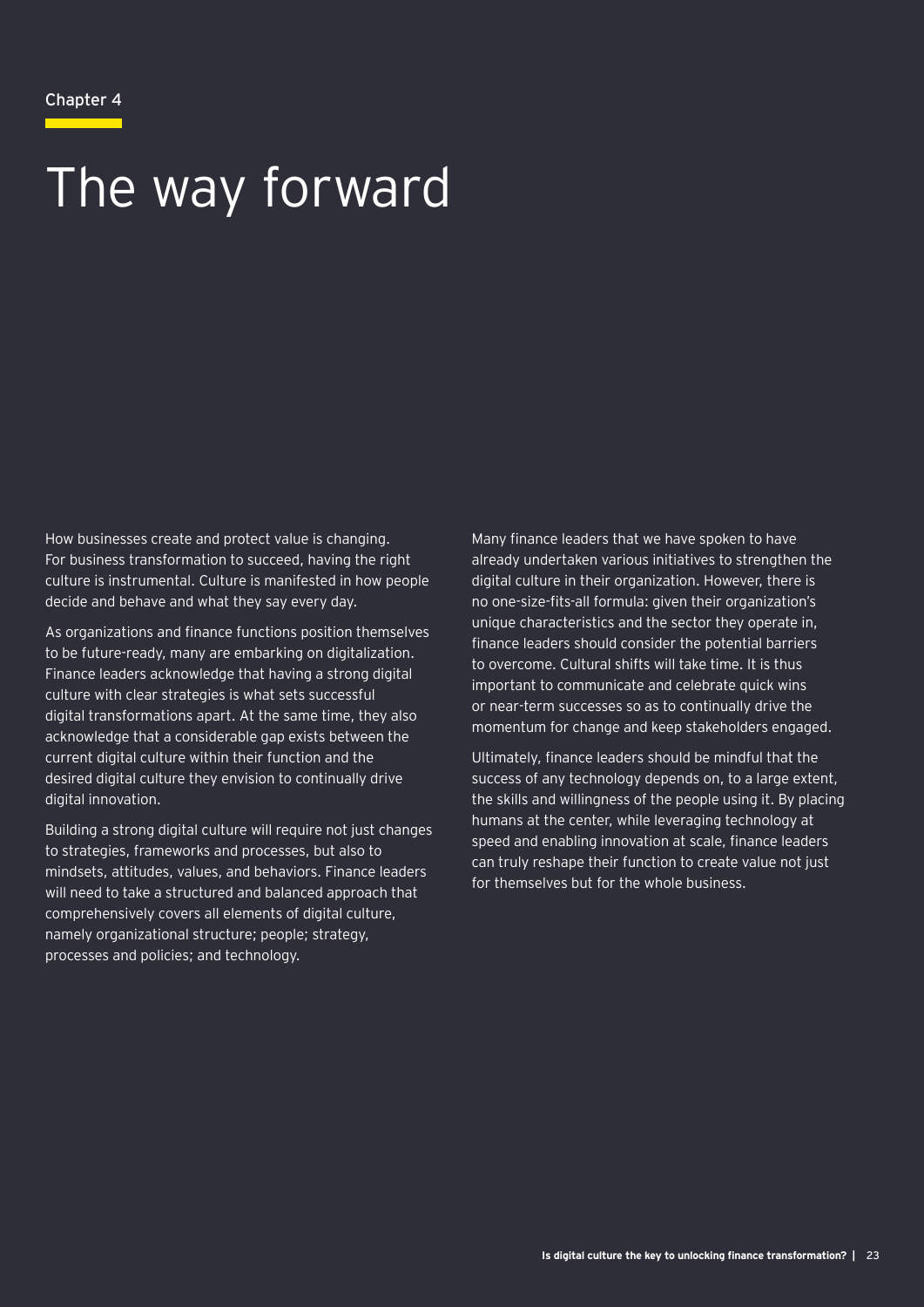# Bibliography

*Meaningful work for the digital professional*, Association of Chartered Certified Accountants and EY Global Services Limited, July 2020.

*CFO of the Future*, Association of Chartered Certified Accountants and Institute of Management Accountants, September 2020.

*Is the data dilemma holding back digital innovation?*, Couchbase, 2017.

*Digital leadership: leading finance digital transformation*, Cui, H., & Webb, C., Alibaba Cloud and ACCA, 2020.

*As the CFO role blurs, how can future finance leaders find focus? Redefining the path to a CFO appointment*, EY, 2016.

*Do you define your CFO role? Or does it define you?*, EY, 2016.

*Is the future of finance new technology or new people? Preparing for the future finance function*, EY, 2016.

*How can the digital transformation of reporting build the bridge between trust and long-term value*, EY Financial Accounting Advisory Services (FAAS) fifth global corporate reporting survey, November 2018.

*Does corporate reporting need a culture shock?*, EY FAAS sixth global corporate reporting survey, November 2019.

*Hallmarks of winning finance transformations*, Gartner, 2019.

" What is digital culture and why it should matter to you," *Kamath*, S., May 2019, *Knolskape*, https://www.knolskape.com/blog-what-isdigital-culture/, accessed 18 November 2020.

# ACCA-EY survey demographics

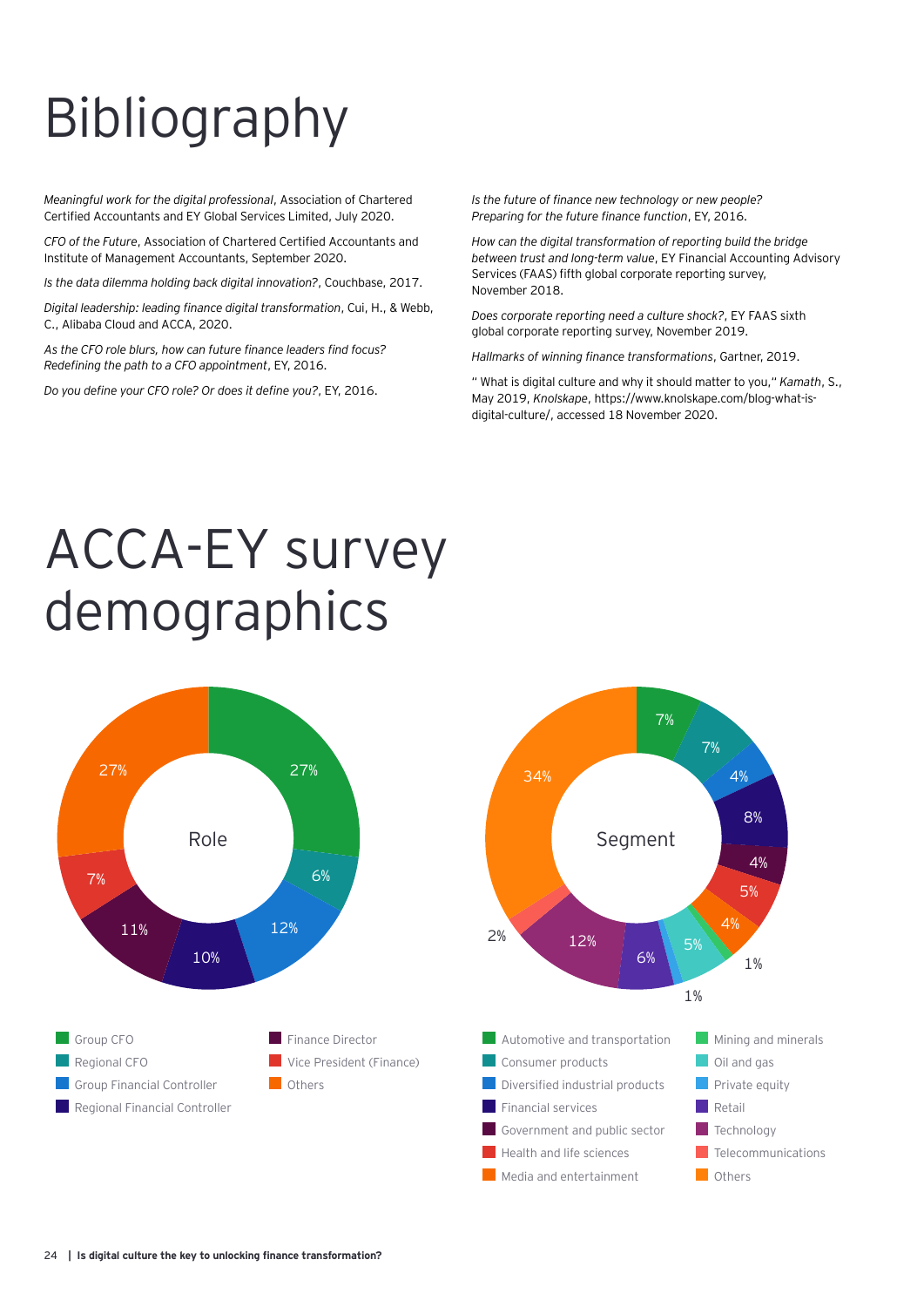The survey was supplemented with in-depth interviews with the following finance leaders:

**Gabriel Low, FCCA** CFO and CIO (APAC), Theben Asia Pte. Ltd.

**Chin Wee Chew, FCCA** Financial Controller, ResMed

**Anselm Tan, FCCA** Head of Corporate Venturing, Philips ASEAN Pacific

**Christine Yong, FCCA** Head of Finance, NN Investment Partners Singapore

**Cindie Tong** Global Operations Planning and Analysis Director Pfizer Investment Co. Ltd.

**Kim Fong Ngiam, FCCA** Systems Chief Financial Officer, IBM Asia-Pacific

**Zheng Ying** Finance Transformation Leader, IBM Asia-Pacific

**Ronald Wong** Singapore Financial Accounting Advisory Services Leader and Partner Ernst & Young LLP

**Joseph Alfred** Head of Policy ACCA Singapore

The research is a collaboration between EY in Singapore and ACCA Singapore.

#### Contact



#### **Ronald Wong**

Singapore Financial Accounting Advisory Services Leader and Partner Ernst & Young LLP ronald.wong@sg.ey.com



#### **Joseph Alfred**  Head of Policy ACCA Singapore joseph.alfred@accaglobal.com

#### About ACCA

ACCA is the Association of Chartered Certified Accountants. We're a thriving global community of 227,000 members and 544,000 future members based in 176 countries that upholds the highest professional and ethical values.

We believe that accountancy is a cornerstone profession of society that supports both public and private sectors. That's why we're committed to the development of a strong global accountancy profession and the many benefits that this brings to society and individuals.

Since 1904 being a force for public good has been embedded in our purpose. And because we're a not-for-profit organization, we build a sustainable global profession by re-investing our surplus to deliver member value and develop the profession for the next generation.

Through our world leading ACCA Qualification, we offer everyone everywhere the opportunity to experience a rewarding career in accountancy, finance, and management. And using our respected research, we lead the profession by answering today's questions and preparing us for tomorrow.

Find out more about us at www.accaglobal.com